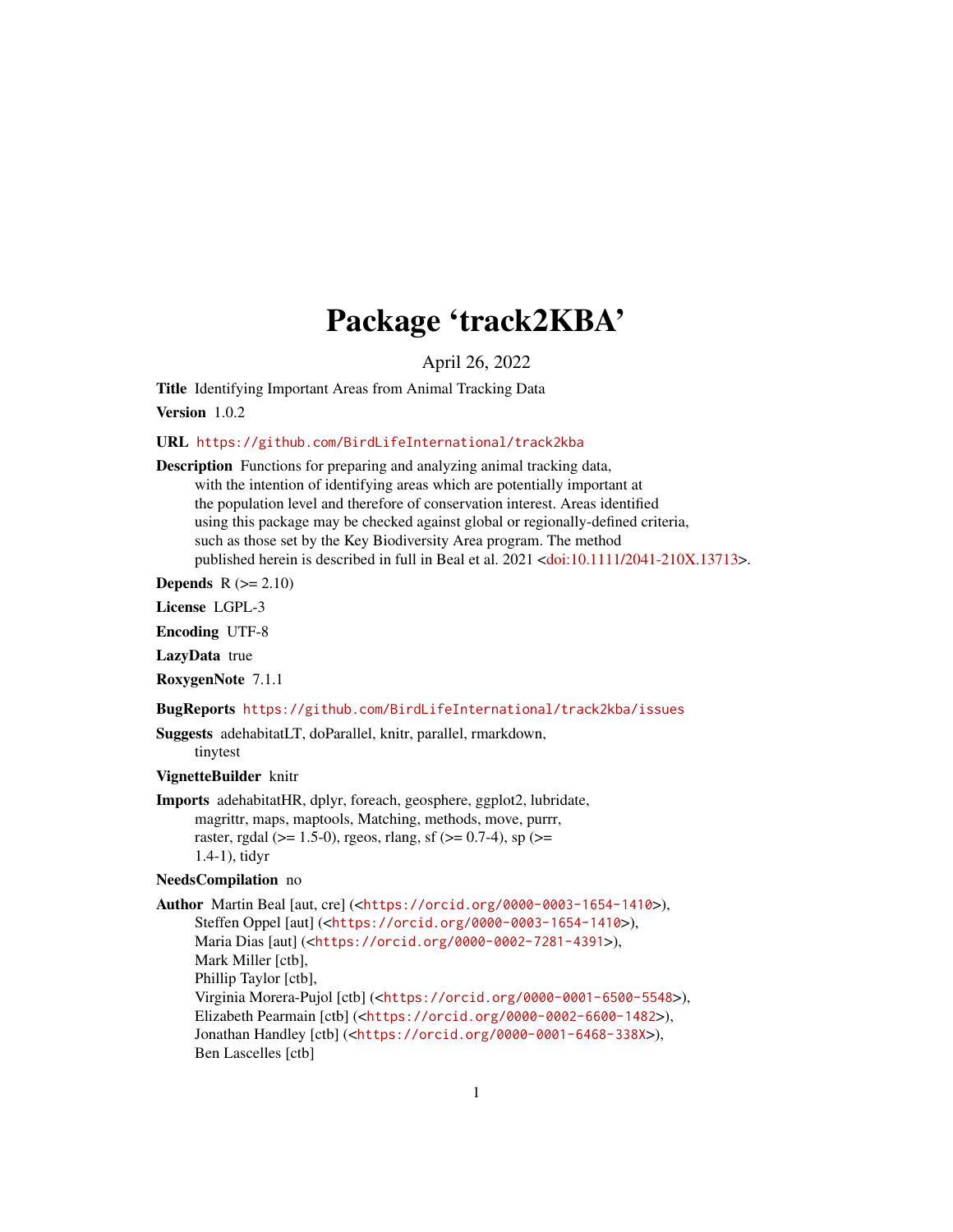<span id="page-1-0"></span>Maintainer Martin Beal <martinbeal88@gmail.com> Repository CRAN Date/Publication 2022-04-26 16:00:02 UTC

### R topics documented:

| Index | 26 |
|-------|----|

boobies *St. Helena Masked Boobies*

#### Description

A GPS tracking data set of Masked Boobies during incubation and chick-rearing at St. Helena Island. Formatted following BirdLife International's Seabird Tracking Database standard [http:](http://www.seabirdtracking.org/) [//www.seabirdtracking.org/](http://www.seabirdtracking.org/). Data from Oppel et al. 2015.

#### Usage

boobies

#### Format

A data frame with 116355 obs. of 6 variables:

track\_id Unique identifier code for each bird date\_gmt Character vector representing date (Greenwich Mean Time) time\_gmt Character vector representing time (Greenwich Mean Time) longitude Longitudinal position of bird latitude Latitudinal position of bird lon\_colony Longitudinal position of breeding colony lat\_colony Latitudinal position of breeding colony ...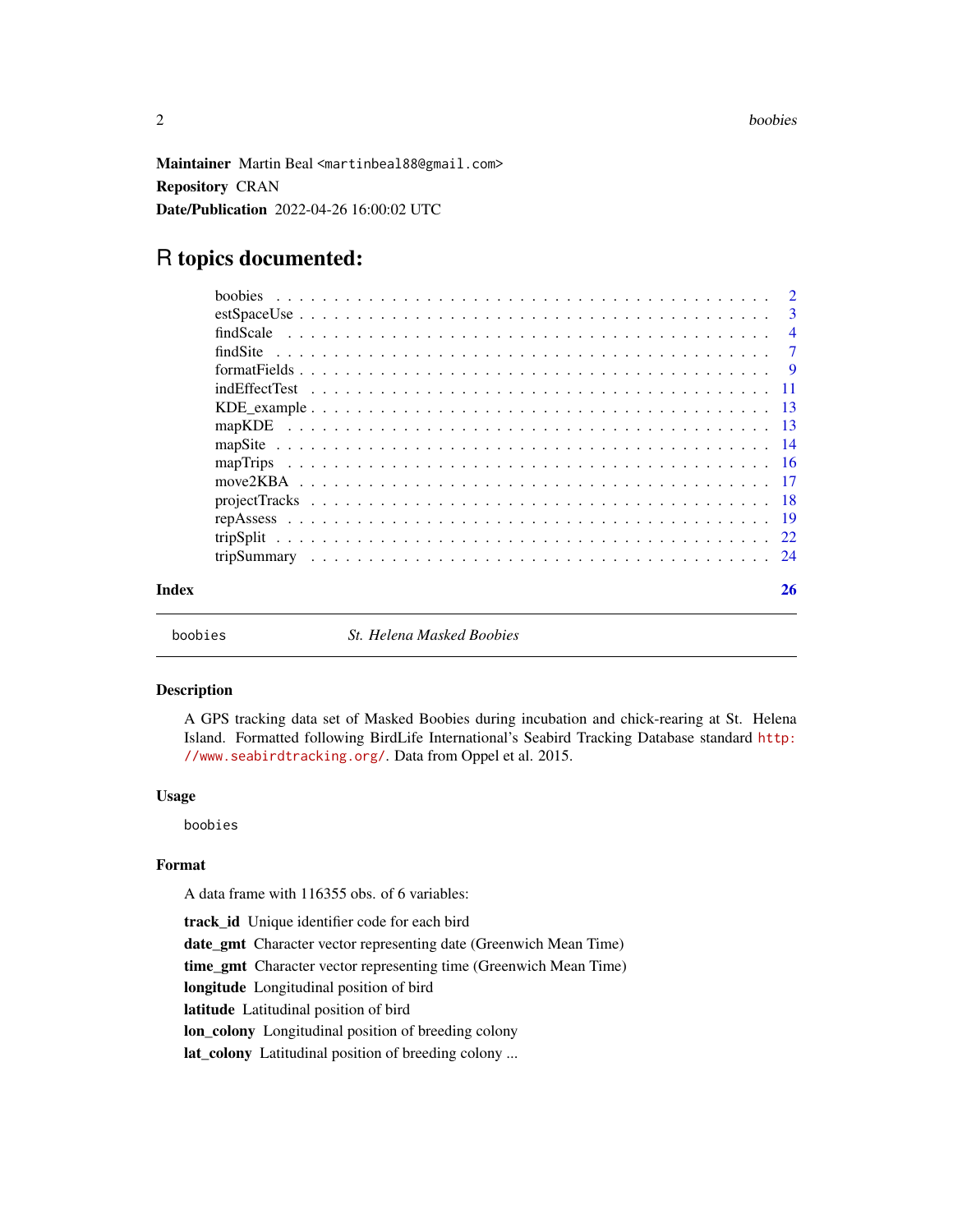#### <span id="page-2-0"></span>estSpaceUse 3

#### Source

<https://link.springer.com/article/10.1007/s00265-015-1903-3>

<span id="page-2-1"></span>

| estSpaceUse | Estimate the space use of tracked animals using kernel utilization dis- |
|-------------|-------------------------------------------------------------------------|
|             | <i>tribution</i>                                                        |

#### Description

estSpaceUse is a wrapper for [kernelUD](#page-0-0) which estimates the utilization distribution (UD) of multiple individuals or tracks in a tracking dataset.

#### Usage

estSpaceUse(tracks, scale, levelUD, res = NULL, polyOut = FALSE)

#### Arguments

| tracks  | SpatialPointsDataFrame. Must be projected into an equal-area coordinate sys-<br>tem. If not, first run projectTracks.                                                                                                                                                                                                                                                                                                     |
|---------|---------------------------------------------------------------------------------------------------------------------------------------------------------------------------------------------------------------------------------------------------------------------------------------------------------------------------------------------------------------------------------------------------------------------------|
| scale   | numeric (in kilometers). The smoothing parameter ('H') used in the kernel den-<br>sity estimation, which defines the width of the normal distribution around each<br>location. The find Scale function can assist in finding sensible scales.                                                                                                                                                                             |
| levelUD | numeric (percent). Specify which utilization distribution contour at which to<br>subset the polygon output. NOTE: This will only affect the output if poly0ut=TRUE.                                                                                                                                                                                                                                                       |
| res     | numeric (in square kilometers). Grid cell resolution for kernel density estima-<br>tion. Default is a grid of 500 cells, with spatial extent determined by the latitu-<br>dinal and longitudinal extent of the data.                                                                                                                                                                                                      |
| polyOut | logical scalar (TRUE/FALSE). If TRUE then output will include a plot of indi-<br>vidual UD polygons and a simple feature with kernel UD polygons for the level<br>of levelUD. NOTE: creating polygons of UD is both computationally slow and<br>prone to errors if the usage included in levelUD extends beyond the specified<br>grid. In this case estSpaceUse will return only the estUDmobject and issue a<br>warning. |

#### Details

A utilization distribution will be calculated for each unique 'ID'. The data should be regularly sampled or interpolated (see adehabitatLT package for functions to this end).

If desired res results in memory-heavy grid (e.g. >10,000 cells) use polyOut = FALSE to speed things up.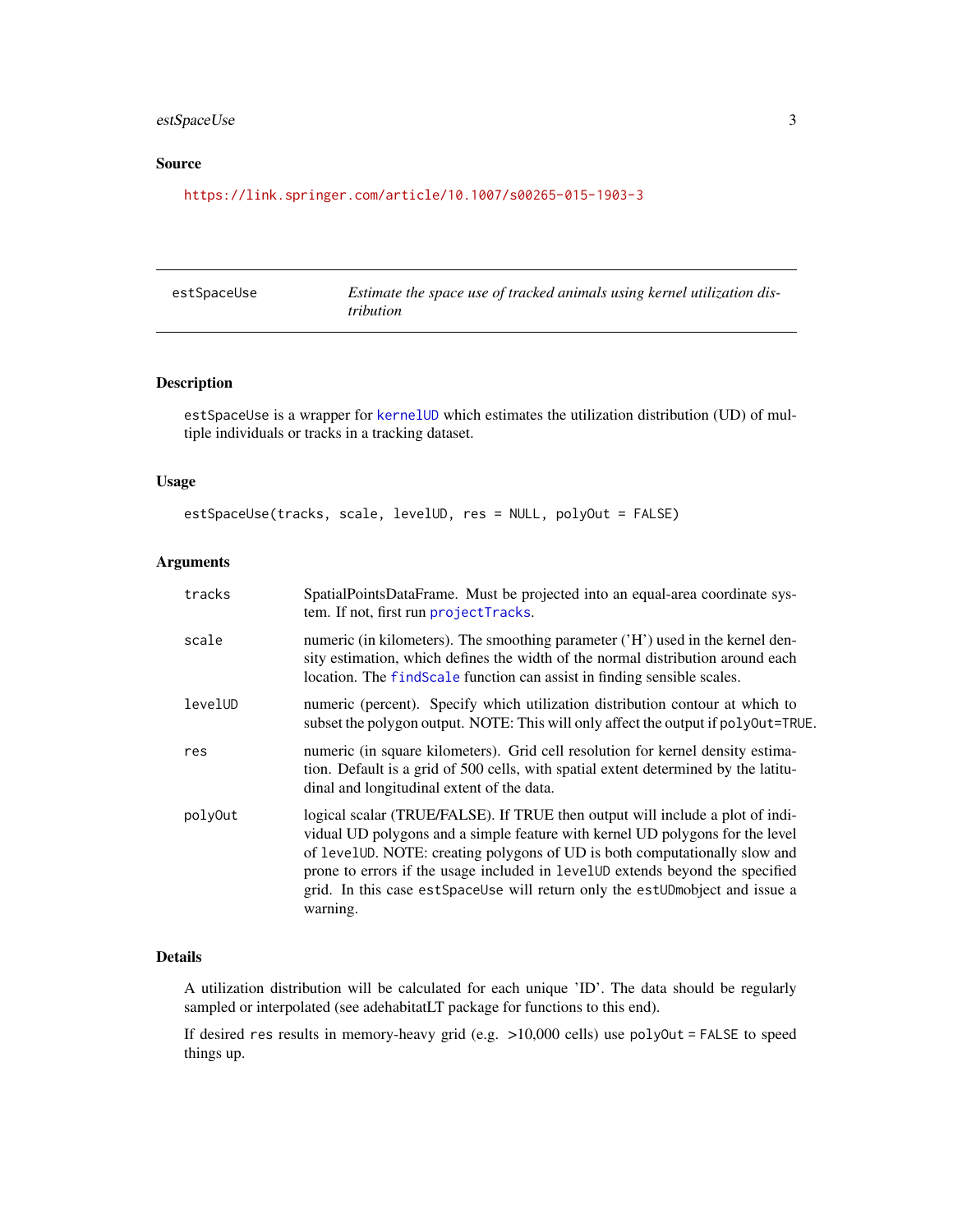Value

Returns an object of class estUDm which is essentially a list, with each item representing the utilization distribution of a level of 'ID'. Values in the output signify the usage probability per unit area for that individual in each grid cell. This can be converted into a SpatialPixelsDataFrame via the adehabitatHR::estUDm2spixdf function.

If polyOut=TRUE the output will be a list with two components: *'KDE.Surface'* is the estUDm object and UDPolygons is polygon object of class sf (Simple Features) with the UD contour for each individual at the specified levelUD.

If polyOut=TRUE but the polygon delineation in adehabitatHR::getverticeshr fails, output is an object of class estUDm and a warning will be issued.

#### See Also

[formatFields](#page-8-1), [tripSplit](#page-21-1), [findScale](#page-3-1)

#### Examples

```
## make some play data
dataGroup <- data.frame(Longitude = c(1, 1.01, 1.02, 1.04, 1.05, 1.03, 1),
                       Latitude = c(1, 1.01, 1.02, 1.03, 1.021, 1.01, 1),
                       ID = rep("A", 7),DateTime = as.character(
                         lubridate::ymd_hms("2021-01-01 00:00:00") +
                          lubridate::hours(0:6)
                         )
\mathcal{L}tracks <- projectTracks(dataGroup, projType = "azim", custom = TRUE)
## esimate utilization distributions for each track
KDE <- estSpaceUse(tracks, scale=10, levelUD = 50)
```
<span id="page-3-1"></span>

findScale *Find an appropriate smoothing parameter*

#### Description

findScale takes a tracking data set and outputs a series of candidate smoothing parameter values. Additionally, it compares the scale of movement resolved by the sampling resolution of the data set, to a grid of desired resolution.

#### Usage

```
findScale(
  tracks,
  scaleARS = TRUE,
  res = NULL,
```
<span id="page-3-0"></span>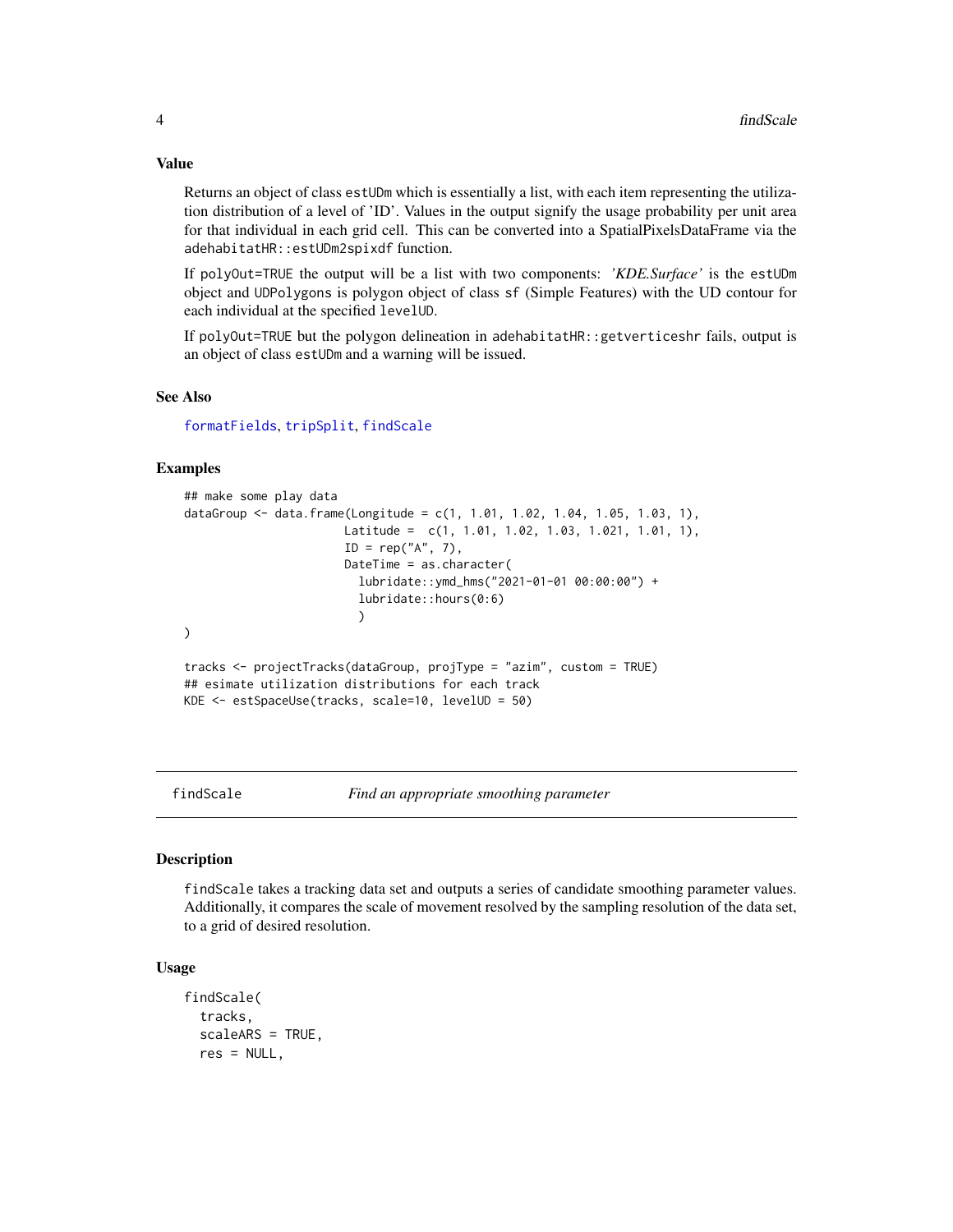#### <span id="page-4-0"></span>findScale 5

```
sumTrips = NULL,
  scalesFPT = NULL,
 peakWidth = 1,
 peakMethod = "first"
)
```
#### Arguments

| tracks     | SpatialPointsDataFrame. Must be projected into an equal-area coordinate sys-<br>tem; if not, first run projectTracks.                                                                                                                                                                                          |
|------------|----------------------------------------------------------------------------------------------------------------------------------------------------------------------------------------------------------------------------------------------------------------------------------------------------------------|
| scaleARS   | logical scalar (TRUE/FALSE). Do you want to calculate the scale of area-restricted<br>search using First Passage Time analysis? NOTE: does not allow for duplicate<br>date-time stamps.                                                                                                                        |
| res        | numeric. The desired grid cell resolution (square kilometers) for subsequent<br>kernel analysis (NOT performed in this function). If this is not specified, the<br>scale of movement is compared to a 500-cell grid, with spatial extent determined<br>by the latitudinal and longitudinal extent of the data. |
| sumTrips   | data.frame. Output of tripSummary function. If not specified, tripSummary<br>will be called within the function.                                                                                                                                                                                               |
| scalesFPT  | numeric vector. Set of spatial scales at which to calculate First Passage Time. If<br>not specified, the distribution of between-point distances will be used to derive<br>a set.                                                                                                                              |
| peakWidth  | numeric. How many scale-steps either side of focal scale used to identify a peak.<br>Default is 1, whereby a peak is defined as any scale at which the variance in log<br>FPT increases from the previous scale, and decreases for the following one.                                                          |
| peakMethod | character. Which method should be used to select the focal peak for each ID. Op-<br>tions are "first", "max", and "steep". "steep" is a value of scalesFPT at which the<br>variance in log FPT changes most rapidly compared to the surrounding scale(s).                                                      |

#### Details

The purpose of this function is to provide guidance regarding the two most sensitive steps in the track2KBA analysis: specification of the (1) smoothing parameter and the (2) grid cell size for kernel density estimation (KDE). Specifically, the goal is to allow for exploration of the effect of these parameters and their inter-relatedness, so that an informed decision may be made regarding their specification in subsequent track2KBA steps.

Kernel density estimation has been identified as particularly sensitive to the specification of the smoothing parameter (AKA bandwidth, or 'H' value), that is, the parameter that defines the width of the normal distribution around each location. Many techniques for identifying 'optimal' smoothing parameters have been proposed (see Gitzen, Millspaugh, and Kernohan for a classic review; see Fleming and Calabreses 2017 for a later implementation) and many of these techniques have their merits; however, in the track2KBA implementation of KDE we have opted for simplicity.

In the context of the track2KBA analysis, the smoothing parameter ought to represent the relevant scale at which the animal interacts with the environment. Therefore, when selecting a *Scale* value for subsequent analysis, the user must take into account the movement ecology of the study species. For species which use Area-Restricted Search (ARS) behavior when foraging, First Passage Time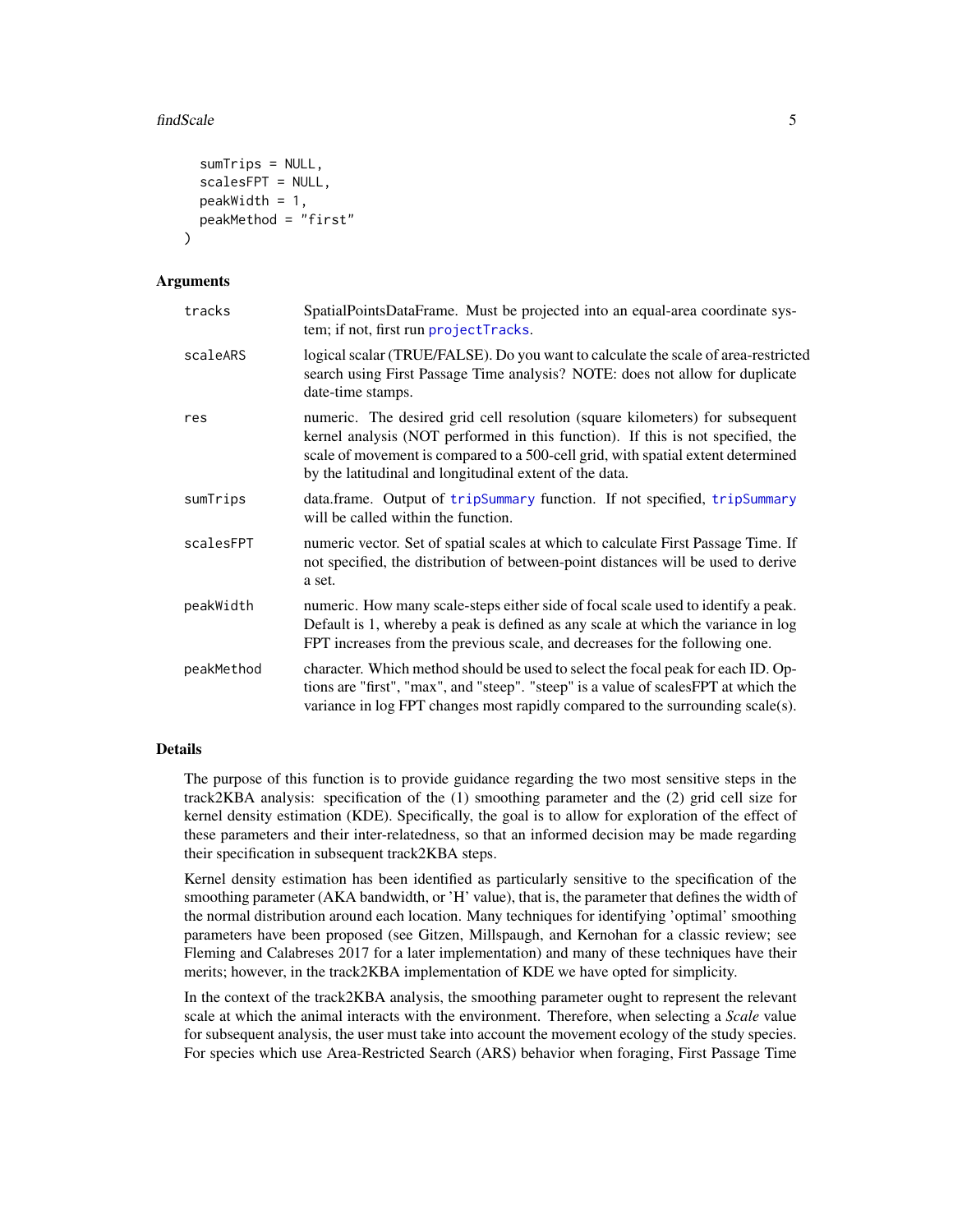<span id="page-5-0"></span>analysis may be used to identify the scale of interaction with the environment (Fauchald and Tveraa 2003), however not all species use ARS when foraging and therefore different techniques must be used.

What minimum spatial scales are detectable by the data also depends on the sampling resolution. Therefore, when applying First Passage Time analysis, findScale sets the range of scales at which movements are analyzed based on the distribution of forward, between-point displacements in the data.

The grid cell size also affects the output of kernel density-based space use analyses. Therefore, by specifying the *res* parameter you can check whether your desired grid cell size is reasonable, given the scale of movement resolved by your data.

#### Value

This function returns a one-row dataframe with the foraging range in the first column (i.e. 'med\_max\_distance') calculated by [tripSummary](#page-23-1), and the median step length (i.e. between point distance) for the data set. The subsequent columns contain various candidate smoothing parameter ('h') values calculated in the following ways:

- 1. 'mag' log of the foraging range (i.e. median maximum trip distance)
- 2. 'href' reference bandwidth a simple, data-driven method which takes into account the number of points, and the variance in X and Y directions.  $sqrt((X+Y)*(n^(-1/6)))$ ; where X=Longitude/Easting, Y=Latitude/Northing, and n=number of relocations
- 3. 'scaleARS' spatial scale of area-restricted Search behavior as estimated using First Passage Time analysis (see [fpt](#page-0-0))

If the scaleARS option is used, a diagnostic plot is shown which illustrates the change in variance of log-FPT values calculated at each FPT scale. Grey vertical lines indicate the peaks identified for each individual using peakMethod method chosen, and the red line is the median of these, and the resulting scaleARS in the output table.

All values are in kilometers.

```
## make some play data
dataGroup \leq data.frame(Longitude = c(1, 1.01, 1.02, 1.04, 1.05, 1),
 Latitude = c(1, 1.01, 1.02, 1.03, 1.021, 1),
 ID = rep("A", 6),DateTime = as.character(
  lubridate::ymd_hms("2021-01-01 00:00:00") +
  lubridate::hours(0:5)
  )
 )
 colony <- data.frame(
 Longitude = dataGroup$Longitude[1], Latitude = dataGroup$Latitude[1]
 )
 ## split data into trips
 trips <- tripSplit(dataGroup, colony=colony,
 innerBuff = 1, returnBuff = 1, duration = 0.5,
```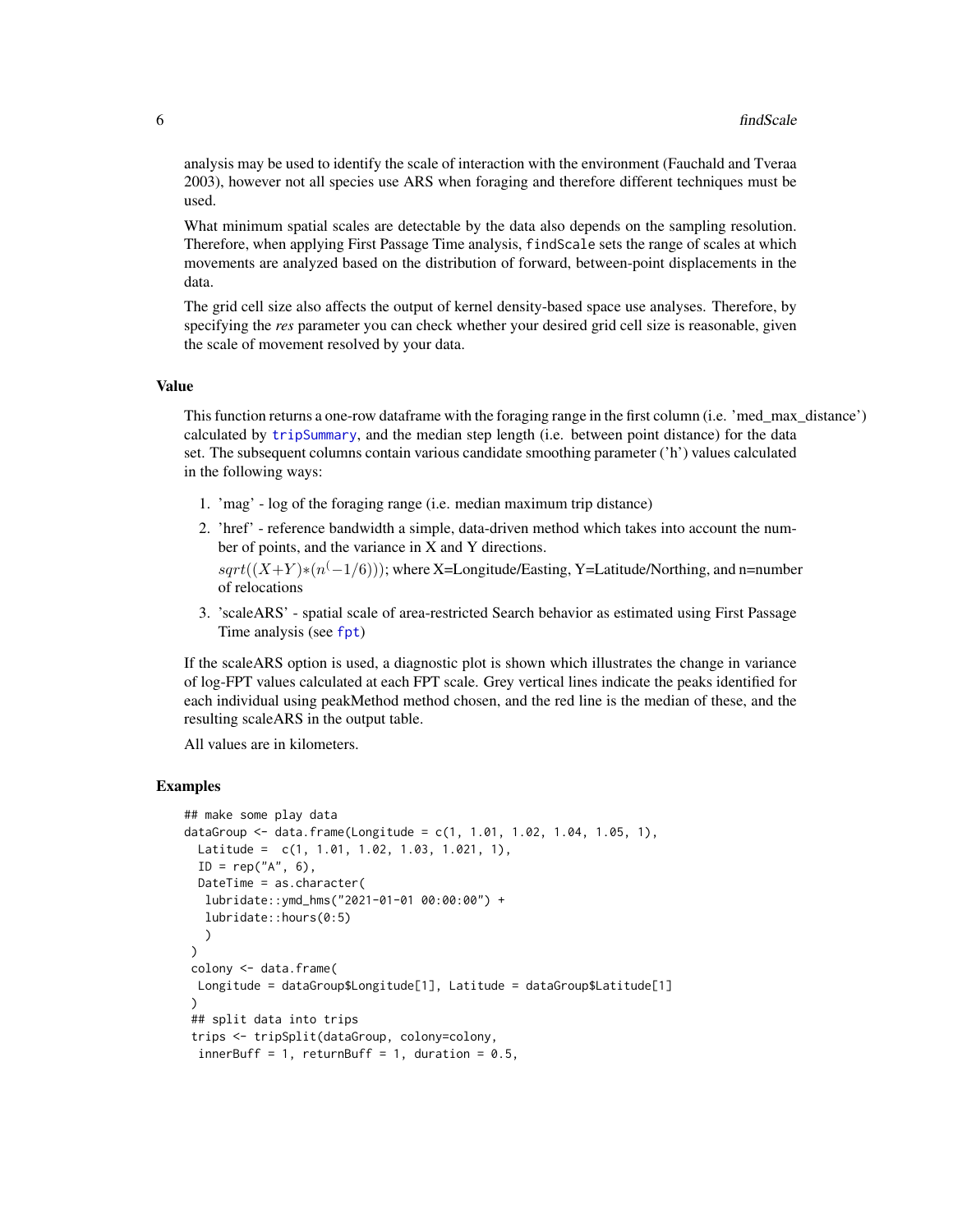#### <span id="page-6-0"></span>findSite 7 and 7 and 7 and 7 and 7 and 7 and 7 and 7 and 7 and 7 and 7 and 7 and 7 and 7 and 7 and 7 and 7 and 7 and 7 and 7 and 7 and 7 and 7 and 7 and 7 and 7 and 7 and 7 and 7 and 7 and 7 and 7 and 7 and 7 and 7 and 7 a

```
rmNonTrip = TRUE
)
## summarize trip characteristics
sumTrips <- tripSummary(trips, colony)
## project tracks
tracks_prj <- projectTracks(
 trips,
 projType = "azim",
 custom = "TRUE"
\lambda## calculate candidate smoothing parameter values
h_vals <- findScale(tracks_prj, sumTrips = sumTrips, scaleARS = FALSE)
```
<span id="page-6-1"></span>

findSite *Delineating sites of potential importance to conservation*

#### Description

findSite uses the core areas (based on utilization distributions) of individual animals to identify areas used regularly used by a significant portion of the local source population (i.e. the tracked population).

#### Usage

```
findSite(KDE, represent, popSize = NULL, levelUD, thresh, polyOut = FALSE)
```
#### Arguments

| <b>KDE</b> | estUDm or SpatialPixels/GridDataFrame. If estUDm, as created by estSpaceUse<br>or adehabitatHR:: kernelUD, if Spatial*, each column should correspond to<br>the Utilization Distribution of a single individual or track.                                                                                                                                                             |
|------------|---------------------------------------------------------------------------------------------------------------------------------------------------------------------------------------------------------------------------------------------------------------------------------------------------------------------------------------------------------------------------------------|
| represent  | Numeric (between 0-1). Output value provided by repAssess which assesses<br>how representative the tracking data are for characterising the space use of the<br>wider population.                                                                                                                                                                                                     |
| popSize    | Numeric, the number of individuals breeding or residing at the origin location<br>from where animals were tracked, quantifying the population that the tracking<br>data represent. This number will be used to calculate how many animals use the<br>delineated areas of aggregation. If no value for popSize is provided then output<br>will be as the proportion of the population. |
| levelUD    | Numeric (percentage). Specifies the quantile used for delineating the core use<br>(or home range) areas of individuals based on the kernel density estimation (e.g.)<br>core area=50, home range=95).                                                                                                                                                                                 |
| thresh     | Numeric (percentage). Threshold percentage of local source population needed<br>to be found using a location for it to be considered part of a 'potential Site'.<br>Default is set based on degree of representativeness.                                                                                                                                                             |
| poly0ut    | Logical. (Default TRUE) Should the output be a polygon dataset (TRUE) or<br>grid of animal densities (FALSE). See 'Value' below for more details.                                                                                                                                                                                                                                     |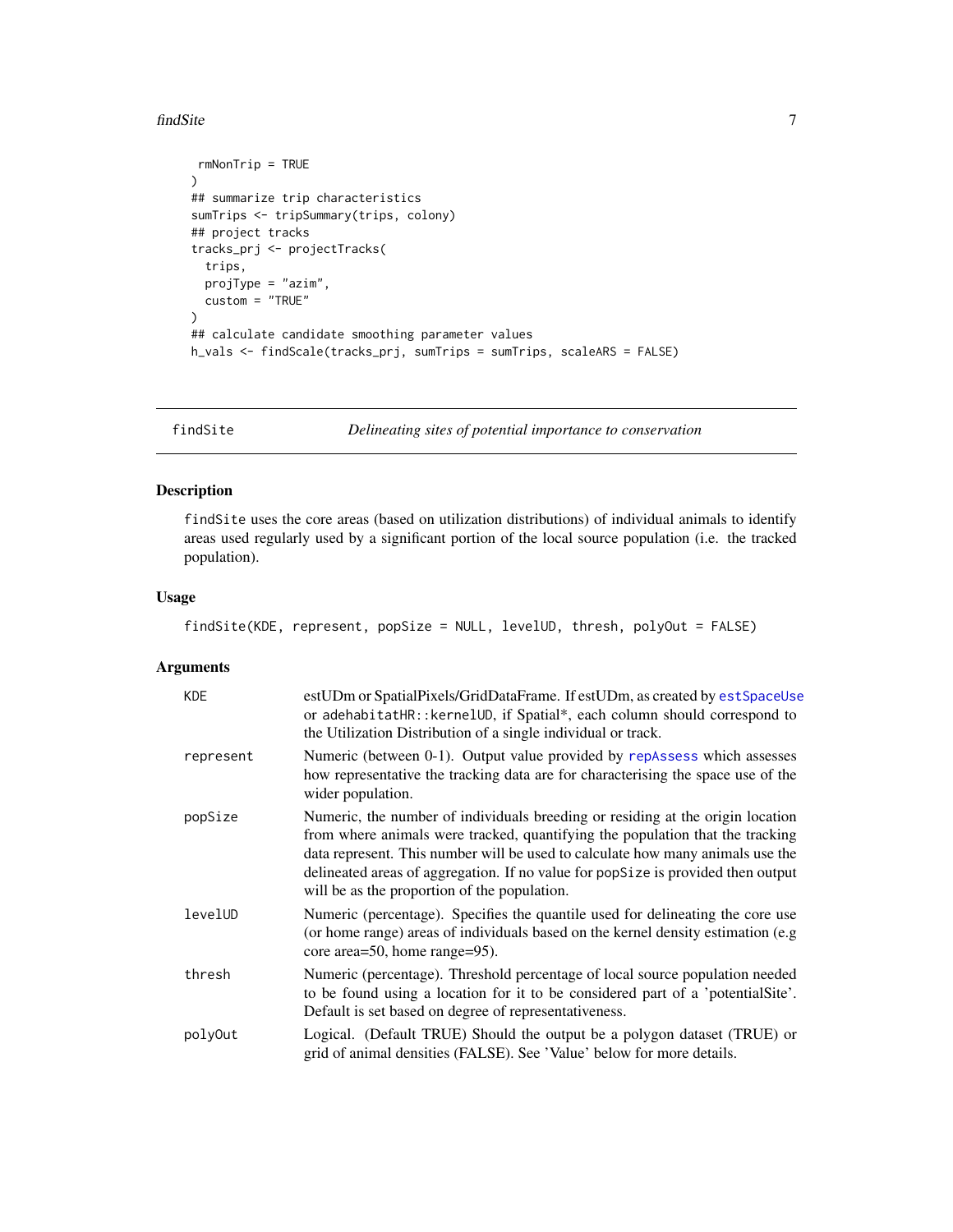#### Details

findSite estimates the proportion of the local source population using an area based on the proportion of overlap among individual core areas and the degree of representativeness as quantified by [repAssess](#page-18-1)). This value is then compared to a threshold of importance (i.e. a certain the population) to delineate areas as 'potentialSites'. Thresholds area either set automatically set on the representativenss of the sample (lower rep==higher threshold), or set manually by the user.

The areas identified are sites of ecological relevance to the populations, which may be significant for the wider region or entire species, which cane be assessed using global (or regional) criteria, such as those of the Key Biodiversity Area program.

The KBA criteria for site assessment are published in the KBA standard, which may be found here: <http://www.keybiodiversityareas.org/>.

If grid used for estimating core areas (i.e. KDE) is very memory-heavy (e.g. >10,000 cells) use polyOut = FALSE to speed things up.

#### Value

if polyOut = TRUE function returns an object of class sf containing polygon data with three data columns: Column N\_IND indicates the number of tracked individuals whose core use area (at levelUD) overlapped with this polygon.

Column N\_animals estimates the number of animals from the represented population that predictably use the polygon area during the tracked season. If no value for (at popSize) is provided, this number is the proportion of the represented population using the area.

Column potentialSite indicates whether the polygon can be considered a potential Site (TRUE) or not (FALSE).

if polyOut = FALSE function returns a gridded surface of class SpatialPixelsDataFrame, with the same three aforementioned columns as cell values.

If polyOut = TRUE the user may choose to automatically produce a plot of the result using plot=TRUE. The map produced displays the areas which hold aggregations above a certain threshold proportion of the population. If there are no areas displayed on the map, then either the species doesn't aggregate, the Scale is too small to identify aggregations in this species, or the tracked sample aren't representative enough to meet the thresholds.

```
KDE <- track2KBA::KDE_example
## identify potential sites
pot_site <- findSite(KDE, represent = 90, levelUD = 50)
```
<span id="page-7-0"></span>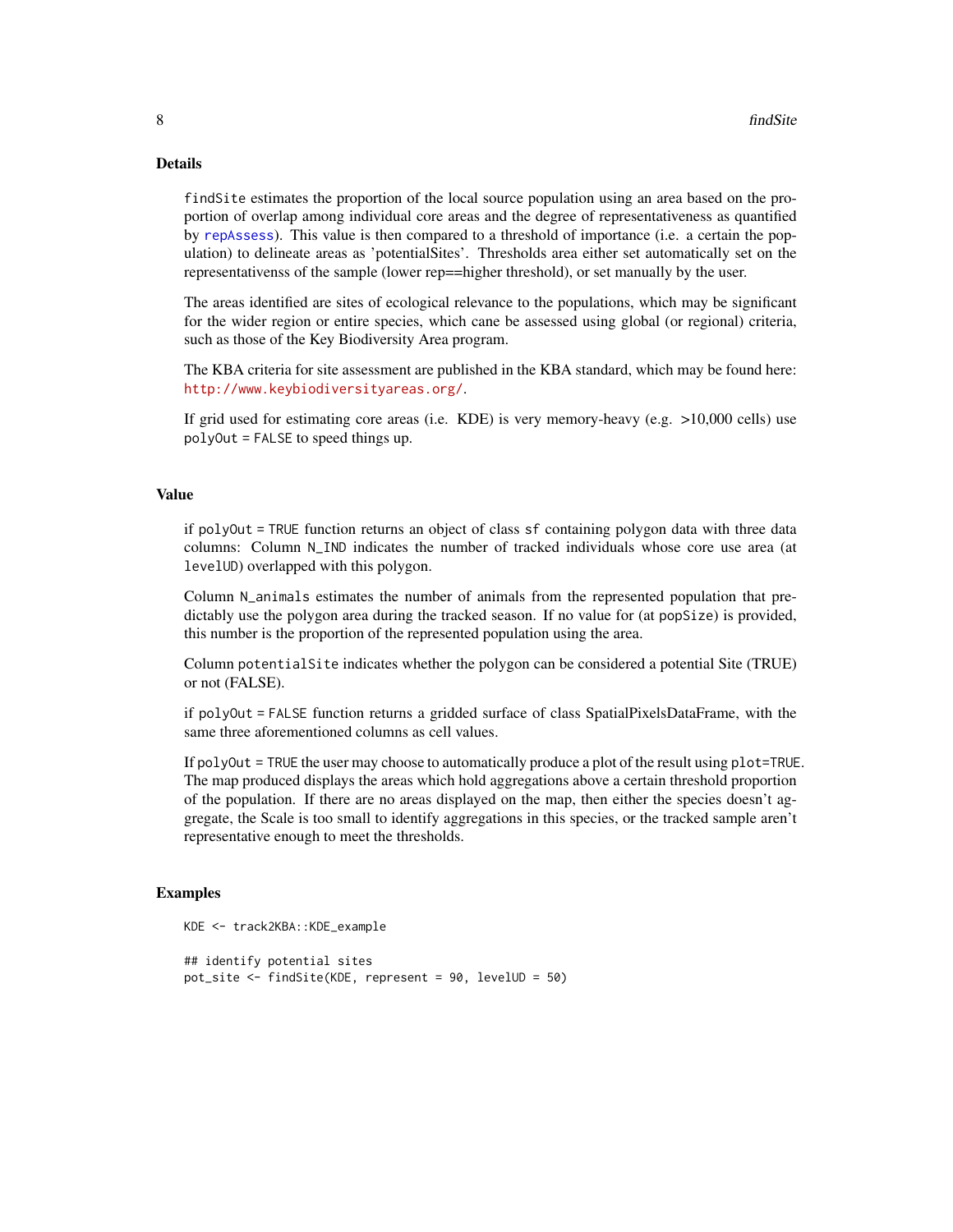<span id="page-8-1"></span><span id="page-8-0"></span>

#### Description

formatFields formats the column names of a data frame so that they are accepted by track2KBA functions.

#### Usage

```
formatFields(
  dataGroup,
  formatBL = FALSE,fieldID,
  fieldLat,
  fieldLon,
  fieldDateTime = NULL,
  fieldDate = NULL,
  fieldTime = NULL,
  formatDT = NULL,cleanDF = FALSE
)
```
#### Arguments

| dataGroup     | data.frame or data.table.                                                                                                                                                             |
|---------------|---------------------------------------------------------------------------------------------------------------------------------------------------------------------------------------|
| formatBL      | logical. Is data set already in format of BirdLife Seabird tracking database?<br>If so, indicate TRUE. fieldID must still be specified and other fields may be<br>ignored. arguments. |
| fieldID       | character. Unique identifier; e.g. for individuals or dataGroup.                                                                                                                      |
| fieldLat      | numeric. Name of column corresponding to the LATITUDINAL positions.                                                                                                                   |
| fieldLon      | numeric. Name of column corresponding to the LONGITUDINAL positions.                                                                                                                  |
| fieldDateTime | character. If existing, this is the name of the column corresponding to the com-<br>bined DATE & TIME.                                                                                |
| fieldDate     | character. Name of column corresponding to the DATE only.                                                                                                                             |
| fieldTime     | character. Name of column corresponding to the TIME only.                                                                                                                             |
| formatDT      | character. What is the format of the data in your DateTime, Date, and Time<br>columns (e.g. "ymd_HMS")? Specify the format following the standard in<br>parse_date_time.              |
| cleanDF       | logical scalar (T/F). Should columns which are non-essential for track2KBA<br>analysis be removed from dataframe, or not? Removal will speed analysis up a<br>bit.                    |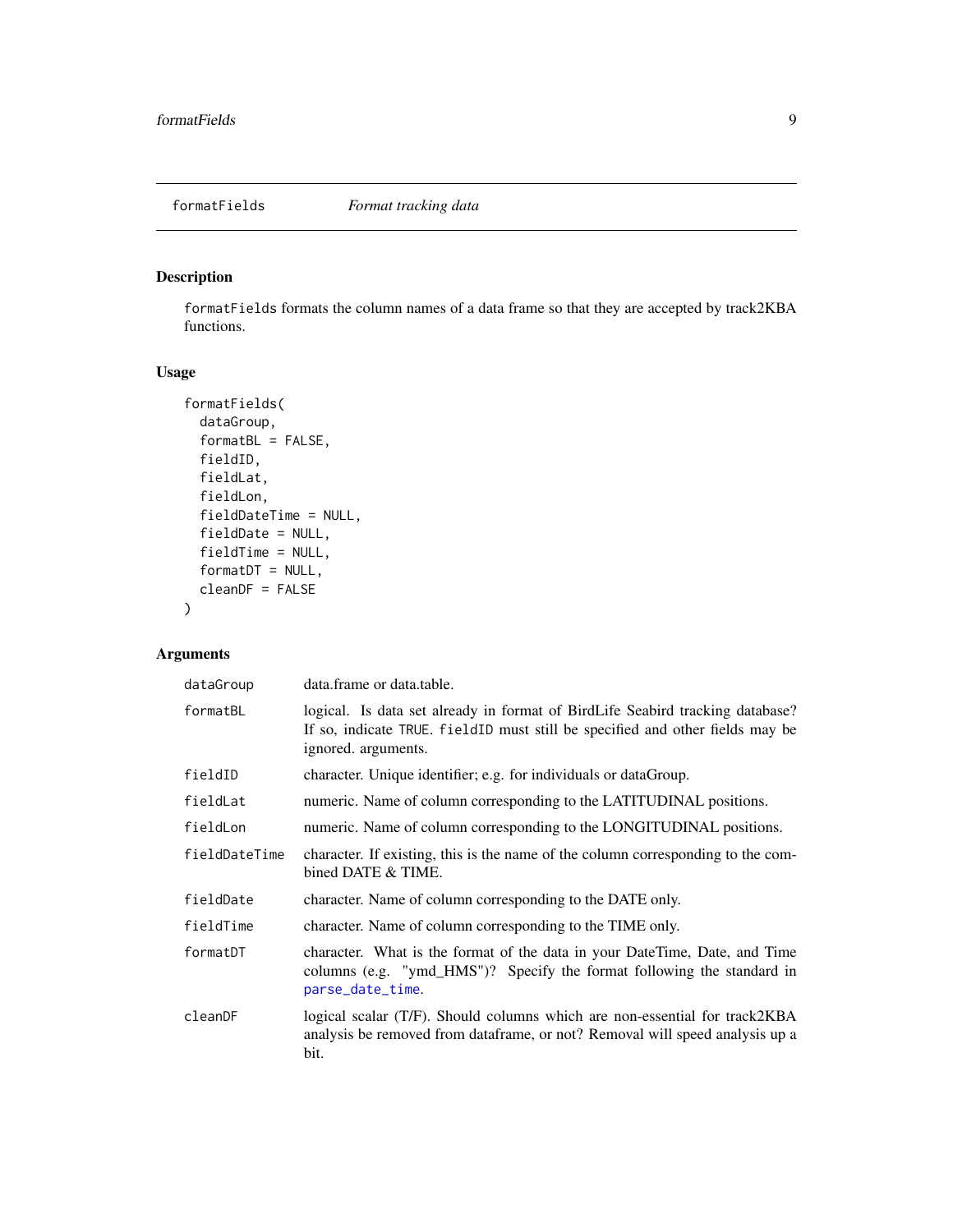#### Details

If data are already in format of BirdLife Seabird tracking database ([http://www.seabirdtracking.](http://www.seabirdtracking.org/) [org/](http://www.seabirdtracking.org/)), use formatBL = TRUE and formatting conversion will occur automatically. I.e., data have following columns: "latitude", "latitude", "date\_gmt", "time\_gmt". You must still specify the ID column as either the track or animal identifier.

By matching up the names of your existing columns with those recognized by track2KBA functions, formatFields re-formats the data frame, and converts the date/date-time fields into a singe datetime field of class POSIXct.

If date-time is combined in a single column, please use *fieldDateTime* instead of *fieldDate* and *fieldTime*.

#### Value

Returns a data.frame, with 'ID', 'Latitude', 'Longitude', and 'DateTime' (class POSIXct) columns.

```
## Load example dataset
tracks_raw <- track2KBA::boobies
## using data with user-custom format i.e. with separate Date and Time fields
tracks_formatted <- formatFields(
 dataGroup = tracks_raw,
 fieldID = "track_id",
 fieldLat ="latitude",
 fieldLon ="longitude",
 fieldDate ="date_gmt",
 fieldTime ="time_gmt"
 )
## using data with only single Date field
tracks_formatted <- formatFields(
 dataGroup = tracks_raw,
 fieldID = "track_id",
 fieldLat ="latitude",
 fieldLon ="longitude",
 fieldDate ="date_gmt",
 formatDT = "ymd")
## Not run:
## if data were downloaded from Seabird Tracking Database
tracks_formatted <- formatFields(
 dataGroup=tracks_raw,
 formatBL,
 fieldID = "bird_id")
## End(Not run)
```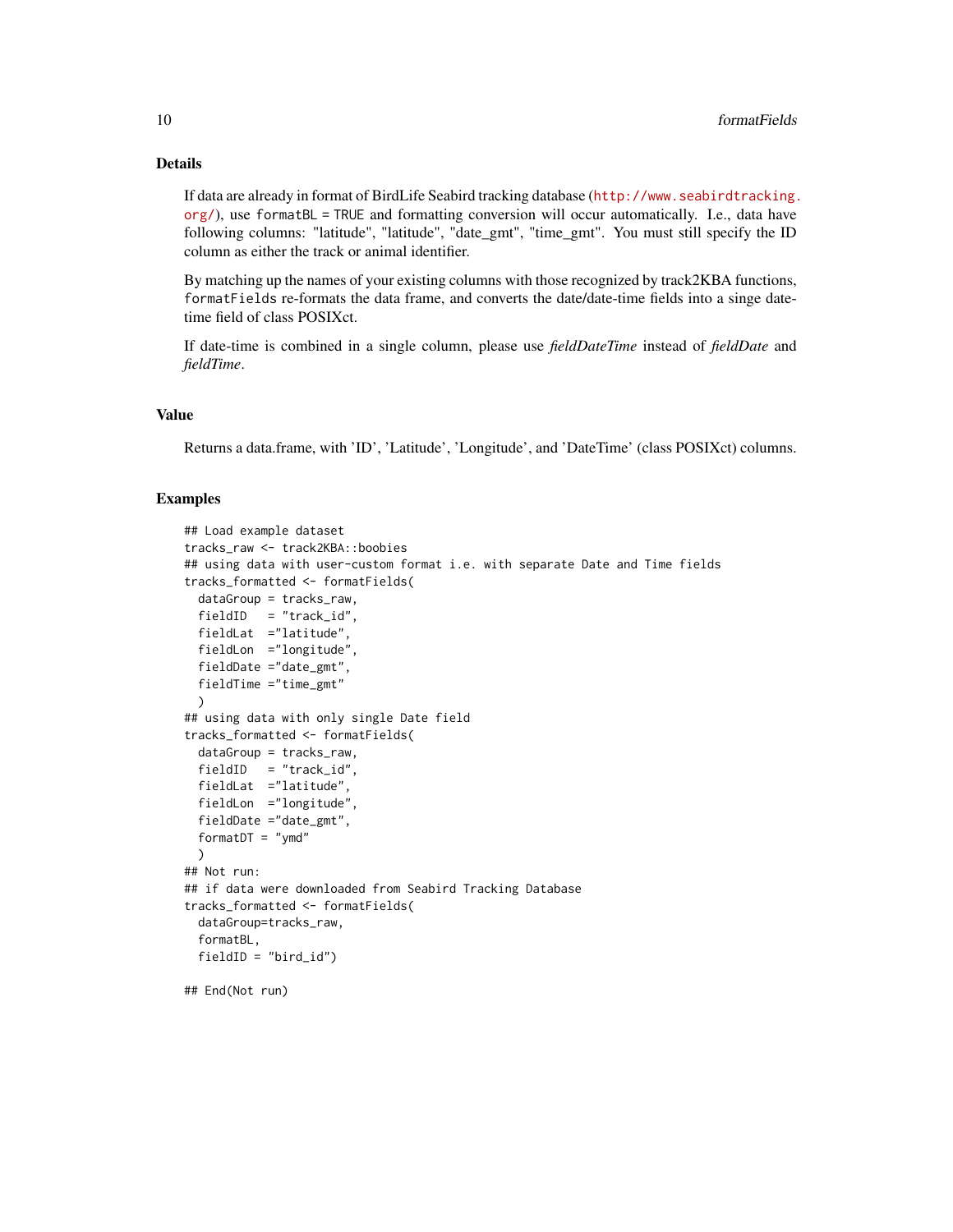<span id="page-10-1"></span><span id="page-10-0"></span>indEffectTest *Test site fidelity*

#### Description

indEffectTest tests whether the variance in overlap between space use areas within a group (e.g within individuals) is significant compared to between groups (e.g. between individuals).

#### Usage

```
indEffectTest(
  tracks,
  tripID,
 groupVar,
 plot = TRUE,
 method = c("HR", "PHR", "VI", "BA", "UDOI", "HD"),
 conditional = TRUE,
 levelUD = 50,scale,
 grid = 500,iterations = 1000
\mathcal{L}
```
#### Arguments

| tracks      | SpatialPointsDataFrame. Must be projected into an equal-area coordinate sys-<br>tem. If not, first run projectTracks.                                                                                                                                                                          |
|-------------|------------------------------------------------------------------------------------------------------------------------------------------------------------------------------------------------------------------------------------------------------------------------------------------------|
| tripID      | character. Column in <i>tracks</i> corresponding to the within group ID (e.g. trip-<br>individual combination)                                                                                                                                                                                 |
| groupVar    | character. Column in <i>tracks</i> corresponding to the between group ID (e.g. indi-<br>vidual or track)                                                                                                                                                                                       |
| plot        | logical scalar (TRUE/FALSE). Do you want to output a boxplot of the result?                                                                                                                                                                                                                    |
| method      | character. Which method of overlap estimation to use? See kerneloverlap for<br>descriptions of each method.                                                                                                                                                                                    |
| conditional | logical scalar $(T/F)$ . If TRUE, the function sets to 0 the pixels of the grid over<br>which the UD is estimated, outside the home range of the animal estimated at a<br>level of probability equal to percent. Note that this argument has no effect when<br>meth="HR" (from kerneloverlap). |
| levelUD     | numeric. The desired contour level of the utilization distribution to be used in<br>overlap estimation. NOTE: this is irrelevant if <i>conditional=FALSE</i> .                                                                                                                                 |
| scale       | numeric (in kilometers). Smoothing ('H') parameter for kernel density estima-<br>tion.                                                                                                                                                                                                         |
| grid        | numeric or SpatialPixels. If numeric, specify the desired number of grid cells<br>over which the utilization distributions will be esimated. A default grid of 500<br>cells is used.                                                                                                           |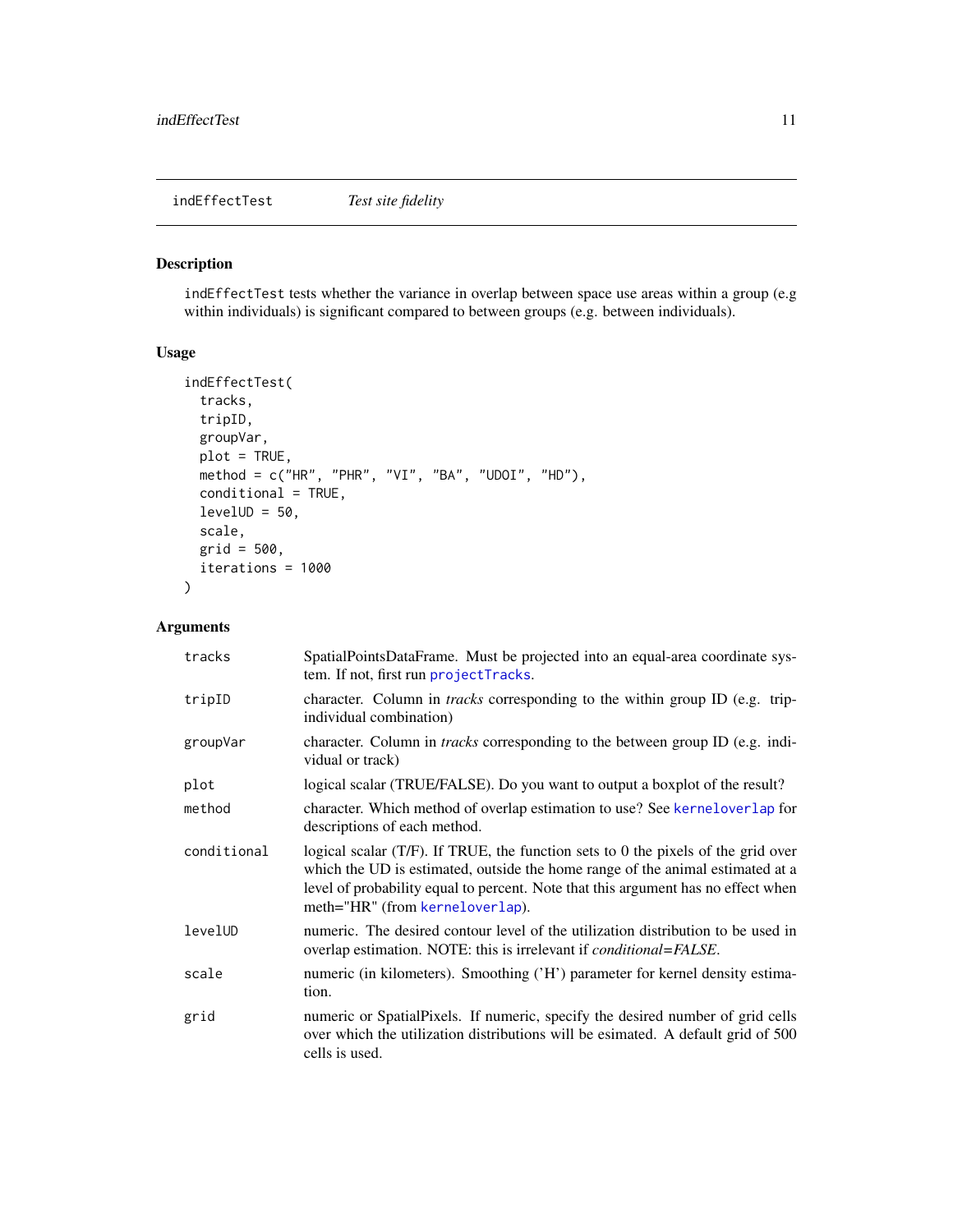<span id="page-11-0"></span>iterations numeric. Indicate the desired number of Kolmogorov-Smirnov iterations to run. 500 is an advisable minimum for statistical rigor.

#### Details

This function works by producing kernel density areas at a desired contour level (i.e. *UDLEv*) for each level of *tripID* and estimating the degree of overlap between all pairwise comparisons using the desired overlap *method*. Then, comparisons are split into 'within' and 'between' groups, determined by the grouping variable (i.e *groupVar*) argument.

If *conditional=TRUE* then the overlap estimates will range from 0 to *levelUD* (unless *method="HR"*).

Then, the empirical distribution of each group is compared in a bootstrapped Kolmogorov-Smirnov test, to check whether differences in the distributions are significant. If so, it indicates that individuals within the *groupVar* reuse sites more than expected by chance.

NOTE: Because indEffectTest relies on [kerneloverlap](#page-0-0) to estimate overlap, it was not possible to implement a *res* argument as is done in other track2KBA functions. Therefore, it is advised to either leave the default of 500 cells, or ascertain the number of cells in the grid of chosen *res* from the output of [estSpaceUse.](#page-2-1)

#### Value

indEffectTest returns a list containing three objects. In the first slot 'Overlap Matrix', the full matrix of overlap comparisons. In the ' Overlap' slot, a dataframe with a column identifying whether each overlap estimate corresponds to a within-group, or a between-group comparison. In the third slot 'Kolmogorov-Smirnov' is the test output of the Kolmogorov-Smirnov test, indicating the D parameter and significance estimates.

```
tracks_raw <- track2KBA::boobies
## format data
tracks_formatted <- formatFields(
 dataGroup = tracks_raw,
 fieldID = "track_id",fieldLat ="latitude",
 fieldLon ="longitude",
 fieldDate ="date_gmt",
 fieldTime ="time_gmt"
)
colony <- data.frame(
 Longitude = tracks_formatted$Longitude[1],
 Latitude = tracks_formatted$Latitude[1]
)
## Split into trips
Trips <- tripSplit(tracks_formatted,
                   colony=colony,
                   innerBuff=2,
                   returnBuff=20,
                   duration=1,
                   nests = FALSE,
```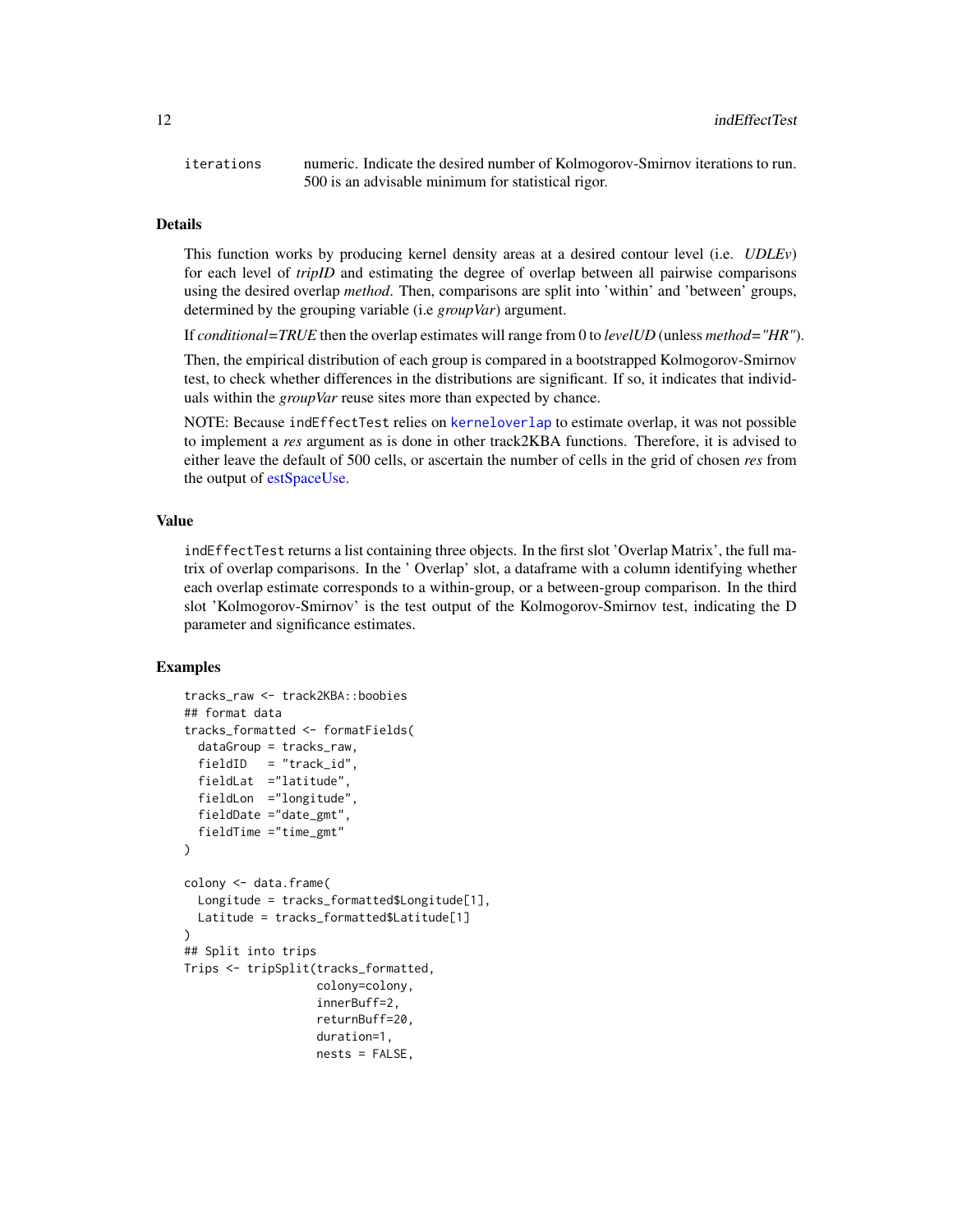#### <span id="page-12-0"></span>KDE\_example 13

```
rmNonTrip = TRUE
\mathcal{L}## project dataset
tracks_prj <- projectTracks(
  Trips,
  projType = "azim",
  custom = "TRUE"
)
## estimate fidelity of individuals across trips
result <- indEffectTest(
  tracks_prj,
  tripID = "tripID",
  groupVar = "ID",scale = 30
\mathcal{L}
```
KDE\_example *Utilization distributions examples*

#### Description

Four Utilization Distributions derived for four Masked Boobies using track2KBA::estSpaceUse and a scale parameter of 30 km.

#### Usage

KDE\_example

#### Format

An "estUDm" object:

h Smoothing parameter in meters

proj4string Spatial projection ...

mapKDE *Make simple maps of Kernel Density Estimates*

#### Description

mapKDE uses output from estSpaceUse to create maps illustrating utilization distributions for each ID.

#### Usage

mapKDE(KDE, colony = NULL, show = TRUE)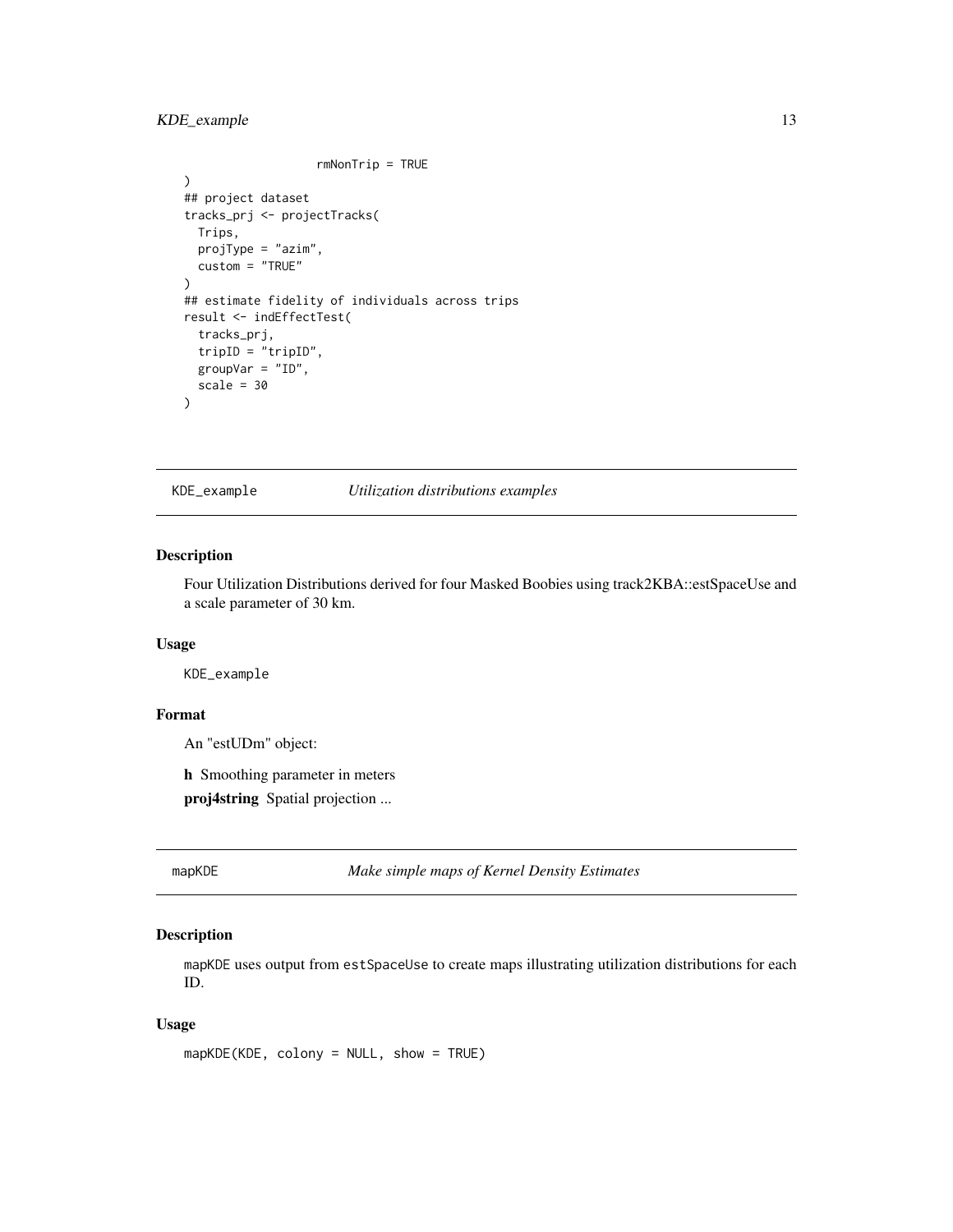#### <span id="page-13-0"></span>Arguments

| KDE    | Simple feature MULTIPOLYGON or estUDm object. Must be output of estSpaceUse<br>function).                                            |
|--------|--------------------------------------------------------------------------------------------------------------------------------------|
| colony | data.frame. Optional.'Latitude' and 'Longitude' locations to display reference<br>point of, for example, a breeding or tagging site. |
| show   | logical. show plot, or just save it. Note, saving plot only works for Simple<br>Features input. Default is TRUE.                     |

#### Details

If the input is simple features polygons, these will be displayed for all IDs on same map. If input estUDm utilization distribution surface, each ID level gets its own facet displaying the full UD.

#### Value

Returns a figure of either single map with all core ranges displayed together, or a series of facetted maps, each of which shows a utilization distribution corresponding to a level of ID in *KDE*.

#### See Also

[estSpaceUse](#page-2-1)

#### Examples

```
## make some play data
dataGroup <- data.frame(Longitude = c(1, 1.01, 1.02, 1.04, 1.05, 1.03, 1),
                       Latitude = c(1, 1.01, 1.02, 1.03, 1.021, 1.01, 1),
                       ID = rep("A", 7),DateTime = as.character(
                          lubridate::ymd_hms("2021-01-01 00:00:00") +
                          lubridate::hours(0:6)
                          )
\mathcal{L}## project tracks
tracks <- projectTracks(dataGroup, projType = "azim", custom = TRUE)
## estimate utilization distributions for each track
KDE <- estSpaceUse(tracks, scale=10, levelUD = 50)
## map it
mapKDE(KDE)
```
mapSite *Make simple maps of aggregation and important sites*

#### Description

mapSite uses output from findSite to create maps illustrating density of animals in space, and borders of potentially important areas for the population.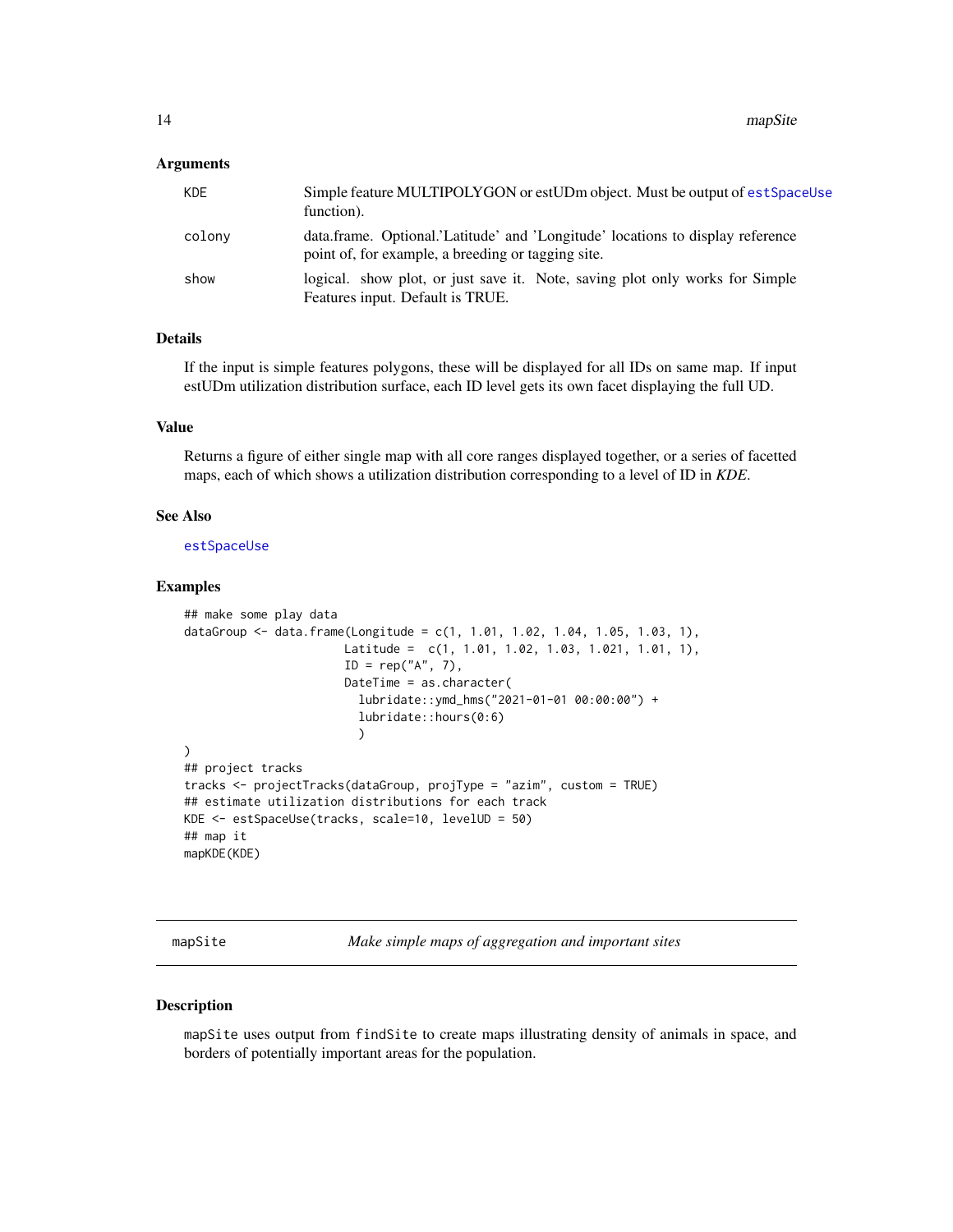#### <span id="page-14-0"></span>mapSite and the contract of the contract of the contract of the contract of the contract of the contract of the contract of the contract of the contract of the contract of the contract of the contract of the contract of th

#### Usage

mapSite(Site, colony = NULL, show = TRUE)

#### Arguments

| Site   | Simple feature MULTIPOLYGON object or SpatialPixelsDataFrame. Must be<br>output of find Site function).                                                                              |
|--------|--------------------------------------------------------------------------------------------------------------------------------------------------------------------------------------|
| colony | data.frame. Optional. Must contain columns named 'Latitude' and 'Longitude',<br>with coordinate locations to display reference point of, for example, a breeding<br>or tagging site. |
| show   | logical. show plot, or just save it. Note, saving plot only works for Simple<br>Features input. Default is TRUE.                                                                     |

#### Details

If the input is simple features polygons (i.e. polyOut = TRUE in findSite), areas which meet threshold of importance are displayed (in red) on top of of the estimated density of animals in space. Black borders are political and coastline borders.If there are no red borders areas displayed on the map, then either the species doesn't aggregatee enough to meet the threshold, or the tracked sample aren't representative enough to identify significant aggregations.

If input is SpatialPixelsDataFrame (i.e. polyOut = FALSE in findSite), a simple density surface map is plotted.

#### Value

Returns a figure of either single map with all core ranges displayed together, or a series of facetted maps, each of which shows a utilization distribution corresponding to a level of ID in *KDE*.

#### See Also

[estSpaceUse](#page-2-1)

```
KDE <- track2KBA::KDE_example
```

```
## identify potential sites
pot_site <- findSite(KDE, represent = 90, levelUD = 50)
## Map it
mapSite(pot_site)
```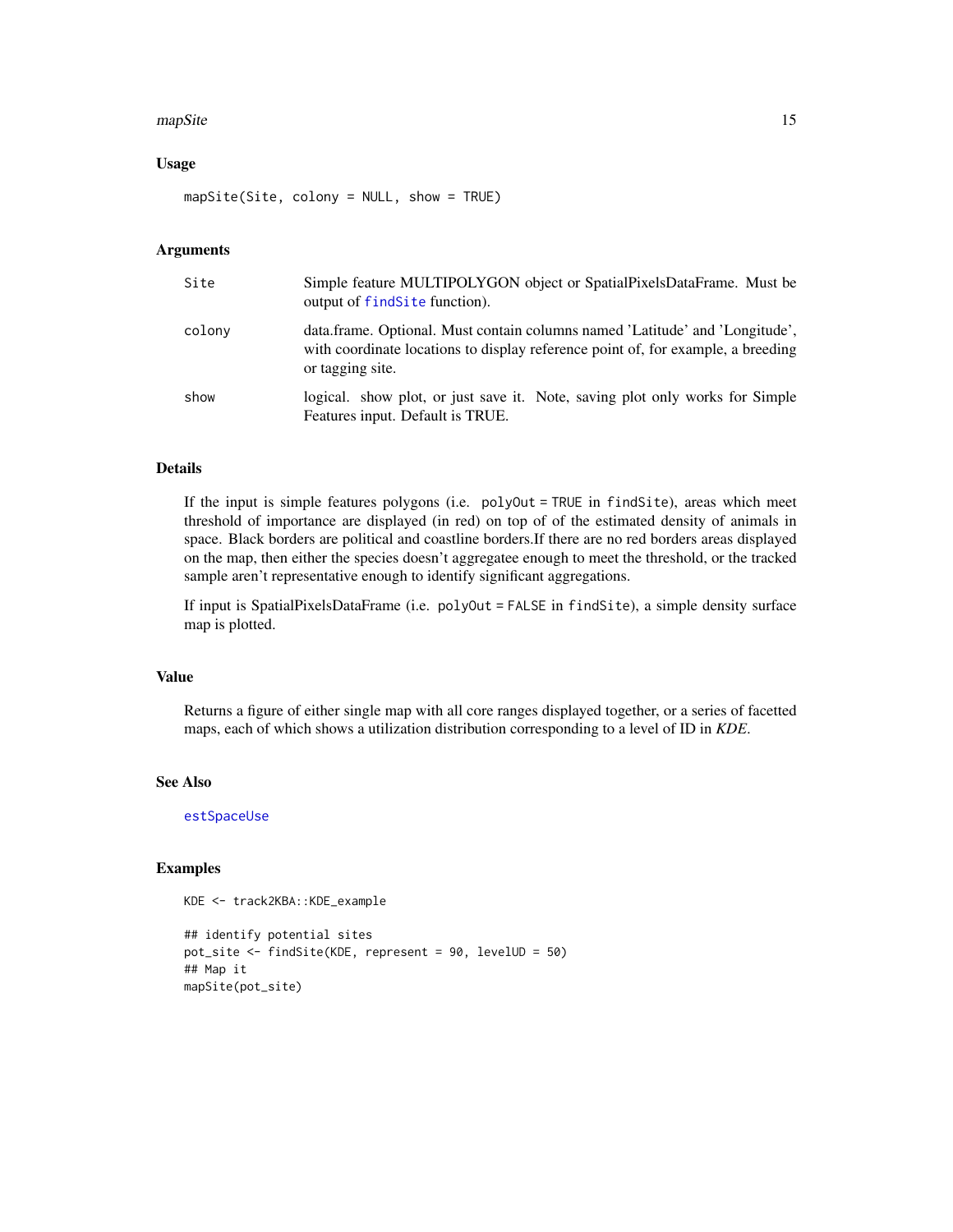<span id="page-15-0"></span>

#### Description

mapTrips uses output from tripSplit to create maps illustrating movements for each ID.

#### Usage

mapTrips(trips, colony, IDs = NULL, colorBy = c("complete", "trip"))

#### Arguments

| trips   | SpatialPointsDataFrame. Must be output of tripSplit function).                                                                                                                                                                                           |
|---------|----------------------------------------------------------------------------------------------------------------------------------------------------------------------------------------------------------------------------------------------------------|
| colony  | data.frame. Containing 'Latitude' and 'Longitude' fields specifying the central<br>location(s) from which trips begin. If more than one location, each row should<br>correspond to an appropriate location (Lat/Lon) for each ID value in <i>trips</i> . |
| IDs     | numeric vector. Sequence of numeric indices for the IDs you wish to map. Max<br>of $25$ .                                                                                                                                                                |
| colorBy | character string. Either "complete" if trips are to be coloured as complete or<br>incomplete, or "trip" if trips are to be coloured by trip ID.                                                                                                          |

#### Details

This function only works with the output of tripSplit.

#### Value

Returns a figure of facetted maps, each of which corresponds to a level of ID in *trips*.

#### See Also

[tripSplit](#page-21-1)

```
## make some play data
dataGroup \leq data.frame(Longitude = rep(c(1:10, 10:1), 2),
                        Latitude = rep(c(1:10, 10:1), 2),
                        ID = c(rep("A", 20), rep("B", 20)),DateTime = as.character(
                        lubridate::ymd_hms("2021-01-01 00:00:00") +
                        lubridate::hours(0:19))
)
colony <- data.frame(
Longitude = dataGroup$Longitude[1], Latitude = dataGroup$Latitude[1]
\lambdaTrips <- tripSplit(dataGroup,
```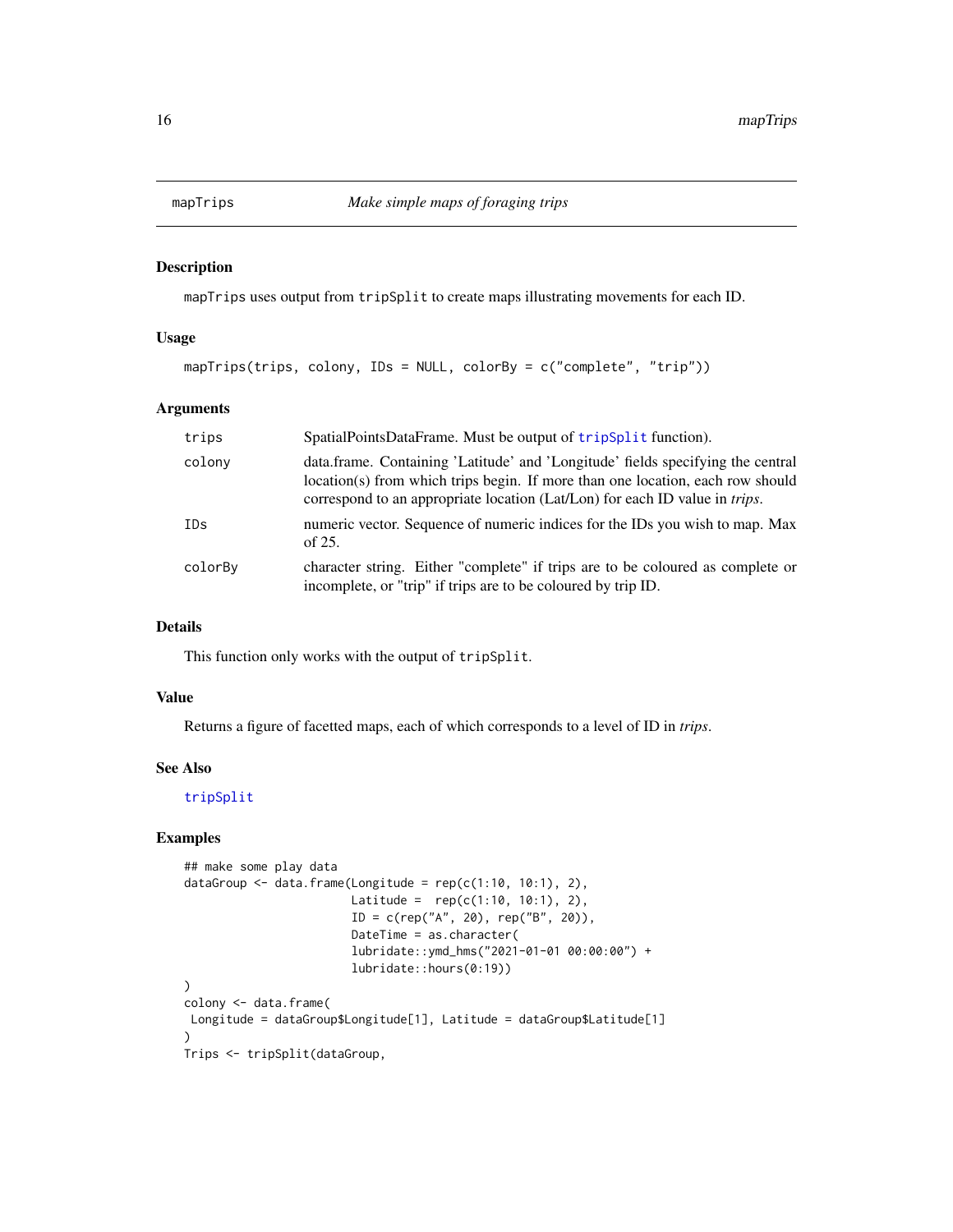```
colony=colony,
                   innerBuff=2,
                   returnBuff=20,
                   duration=1,
                   nests = FALSE,
                   rmNonTrip = TRUE
)
## Visualize trips
mapTrips(Trips, colony) \qquad \qquad \qquad # add colony location to each facet
mapTrips(Trips, colony, colorBy = "trip") # color trips by their order
```
<span id="page-16-1"></span>move2KBA *Import Movebank data sets for track2KBA analysis*

#### Description

move2KBA imports data from Movebank repository and re-formats them to fit track2KBA functions.

#### Usage

move2KBA(movebankID = NULL, user = NULL, password = NULL, filename = NULL)

#### Arguments

| movebankID | character or numeric. Character: full name of the study, as stored on Movebank.                                                                    |
|------------|----------------------------------------------------------------------------------------------------------------------------------------------------|
|            | Numeric: Movebank ID of the study. Both can be obtained on the Study Details<br>page on Movebank (https://www.movebank.org) or with getMovebankID. |
| user       | Username associated with your Movebank account.                                                                                                    |
| password   | password associated with your Movebank username.                                                                                                   |
| filename   | character. File path to .csv downloaded from https://www.movebank.org.                                                                             |

#### Details

This is a wrapper function for functions in move package to import and format tracking data from Movebank. It also attains study site location data (lat/lons).

#### Value

Returns a list object of length two, containing tracking data (accessed using: dataset\$data) and study site location information (accessed using: dataset\$site) .

#### See Also

[getMovebankData](#page-0-0) for data download, [getMovebank](#page-0-0) for study metadata, [getMovebankID](#page-0-0) for getting study ID number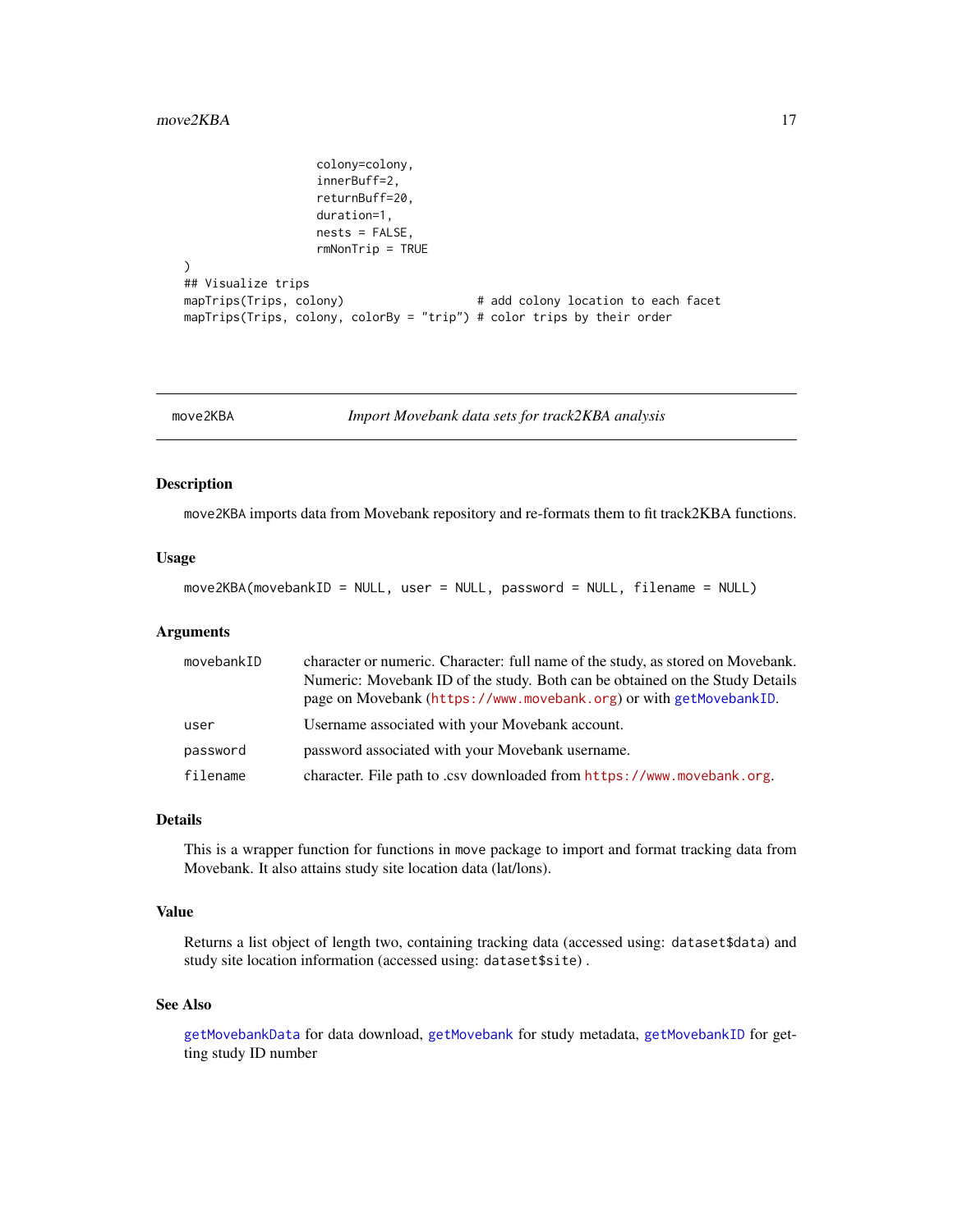#### Examples

```
## Not run:
dataset <- move2KBA(movebankID=xxx, user="myusername", password="mypassword")
tracks <- dataset$data ## access tracking data
site <- dataset$site ## access study site coordinates
## End(Not run)
```
<span id="page-17-1"></span>projectTracks *Project tracking data*

#### Description

projectTracks is a convenience function to project tracking data to a an equal-area projection for use in kernel density analysis.

#### Usage

projectTracks(dataGroup, projType, custom)

#### Arguments

| dataGroup | data.frame or SpatialPointsDataFrame. Tracking data, with fields as named by<br>formatFields. Must contain 'Latitude' and 'Longitude' columns.                                                               |
|-----------|--------------------------------------------------------------------------------------------------------------------------------------------------------------------------------------------------------------|
| projType  | character. Select type of equal-area projection to use. Two options are are avail-<br>able: 'cylin' projects to a World Cylindrical Equal Area projection, and 'azim'<br>projects to a Lambert Azimuthal EA. |
| custom    | logical (TRUE/FALSE). Choose whether projection will use default centering<br>parameters or whether to set projection center on centroid of latitude and longi-<br>tude in dataGroup.                        |
|           | Input data can be tracks split into trips (i.e. output of tripSplit)                                                                                                                                         |

#### Details

Data are transformed to either a World Cylindrical Equal Area, or a Lambert equal-area projection. Cylindrical projections generally appear better for data that are distributed more along one axis, while azimuthal appear better for data that is distributed evenly within a radius. The most important thing is that the data are in an equal-area projection for Kernel Density Analysis (e.g. [estSpaceUse](#page-2-1)).

If custom=TRUE, the projection will be centered on the data. This is particularly preferable for data that cross the international dateline, or near the poles. However, it is important to recognize that this projection is specific to inpute dataset (i.e. dataGroup) so if projectTracks is run again with even slightly different data, the projections will differ, which may cause issues down the line if merging spatial datasets again.

<span id="page-17-0"></span>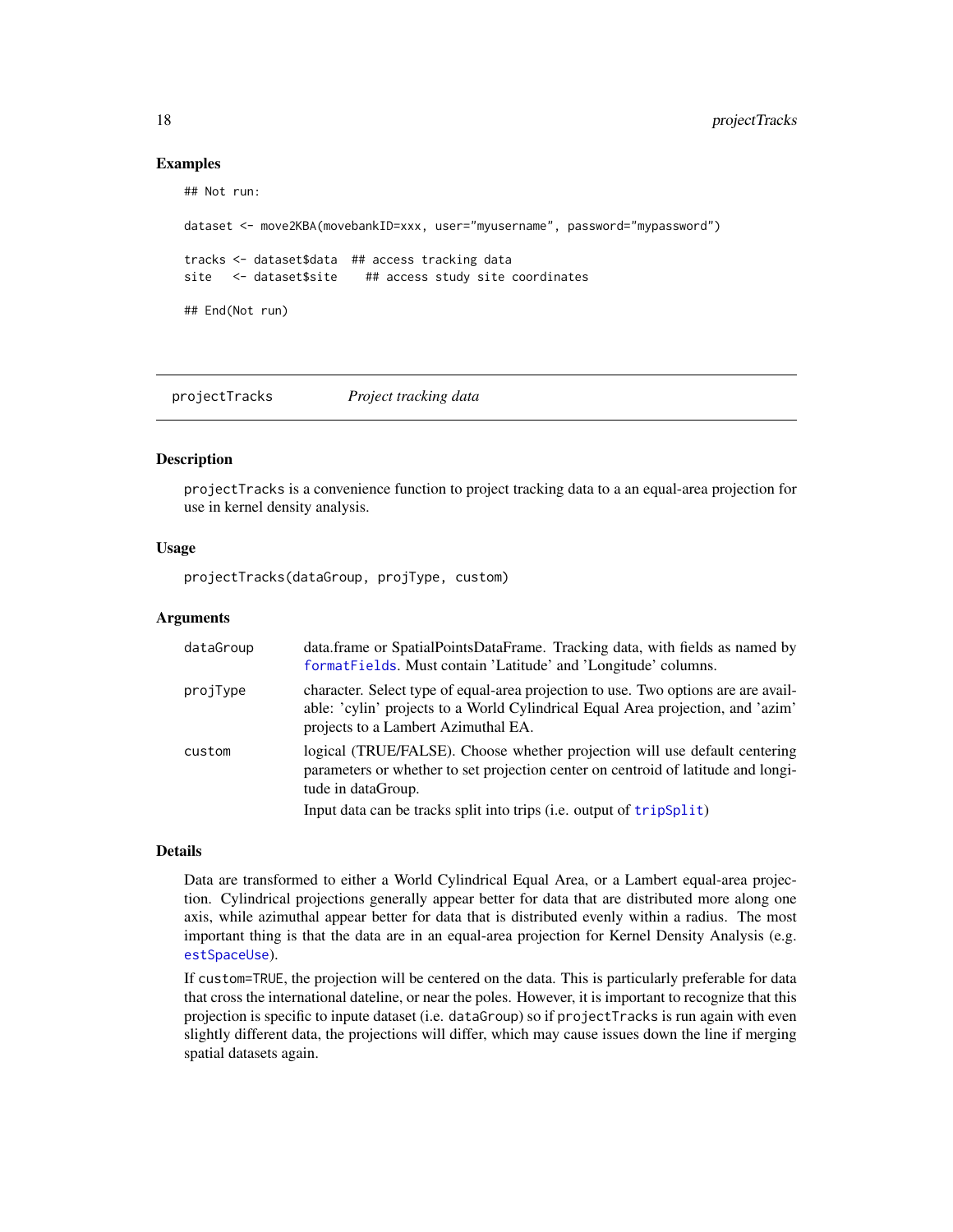#### <span id="page-18-0"></span>repAssess and the contract of the contract of the contract of the contract of the contract of the contract of the contract of the contract of the contract of the contract of the contract of the contract of the contract of

NOTE that these projections may not be the most appropriate for your data and it is almost certainly better to manually identify a projection appropriate for your study region. Custom projections are centered on the centroid of the tracking locations, which is biased for locations close to the poles. In this case it would be better identify an appropriate polar projection for your study are instead of relying on projectTracks. So it is not strictly necessary for projectTracks to be used in track2KBA analysis, what is important is that an equal-area projection of some kind is used when constructing utilization distributions.

#### Value

Returns a SpatialPointsDataFrame, which can be used for the following functions: [findScale](#page-3-1), [estSpaceUse](#page-2-1), [indEffectTest](#page-10-1), [repAssess](#page-18-1)

#### See Also

[tripSummary](#page-23-1)

#### Examples

```
tracks_raw <- track2KBA::boobies
```

```
## format data
tracks_formatted <- formatFields(
 dataGroup = tracks_raw,
 fieldID = "track_id",
 fieldLat ="latitude",
 fieldLon ="longitude",
 fieldDate ="date_gmt",
 fieldTime ="time_gmt"
 )#'
## project tracks
tracks_prj <- projectTracks(
tracks_formatted,
projType = "azim",
custom = "TRUE"
)
```
<span id="page-18-1"></span>repAssess *Assess sample representativeness*

#### Description

repAssess estimates the degree to which the space use of a tracked sample of animals represents that of the larger population.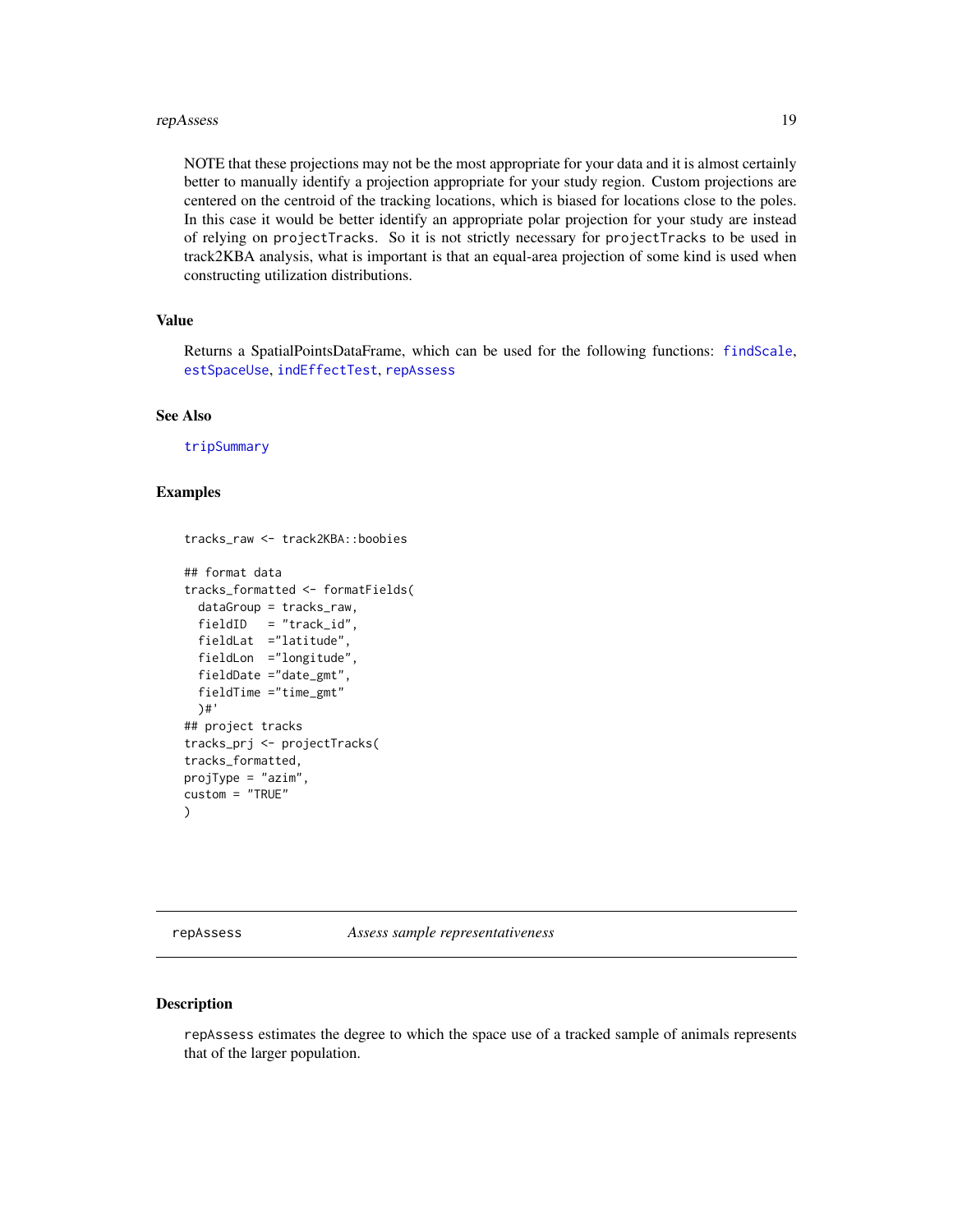#### Usage

```
repAssess(
  tracks,
 KDE = NULL,iteration = 1,
  levelUD,
  avgMethod = "mean",nCores = 1,
 bootTable = FALSE
)
```
#### Arguments

| tracks     | SpatialPointsDataFrame of spatially projected animal relocations. Must include<br>'ID' field.                                                                                                                                                                                                                                                                                                  |
|------------|------------------------------------------------------------------------------------------------------------------------------------------------------------------------------------------------------------------------------------------------------------------------------------------------------------------------------------------------------------------------------------------------|
| <b>KDE</b> | Kernel Density Estimates for individual animals. Several input options: an es-<br>tUDm, a SpatialPixels/GridDataFrame, or a RasterStack. If estUDm, must be<br>as created by estSpaceUse or adehabitatHR:: kernelUD, if Spatial* each col-<br>umn should correspond to the Utilization Distribution of a single individual or<br>track. If a RasterStack, each layer must be an individual UD. |
| iteration  | numeric. Number of times to repeat sub-sampling procedure. The higher the<br>iterations, the more robust the result.                                                                                                                                                                                                                                                                           |
| levelUD    | numeric. Specify which contour of the utilization distribution (KDE) you wish to<br>filter to (e.g. core area=50, home range=95).                                                                                                                                                                                                                                                              |
| avgMethod  | character. Choose whether to use the arithmetic or weighted mean when com-<br>bining individual IDs. Options are :'mean' arithmetic mean, or 'weighted',<br>which weights each UD by the numner of points per level of ID.                                                                                                                                                                     |
| nCores     | numeric. The number of processing cores to use. For heavy operations, the<br>higher the faster. NOTE: CRAN sets a maximum at 2 cores. If using the git-<br>hub version of the package, this can be set to a maximum of one fewer than the<br>maximum cores in your computer.                                                                                                                   |
| bootTable  | logical (TRUE/FALSE). If TRUE, output is a list, containing in the first slot<br>the representativeness results summarized in a table, and in the second the full<br>results of the iterated inclusion calculations.                                                                                                                                                                           |

#### Details

Representativeness is assessed by fitting statistical model to the relationship between sample size and inclusion rate. Incusion rate is the proportion of out-sample points included in in-sample space use areas.

First, the set of IDs is iteratively sub-sampled, and in each iteration a set of individual Utilization Distributions (UD, 'KDE' argument) are pooled and the points of the un-selected (out-sample) IDs are overlaid on the area ('levelUD') of the UD. The proportion of these outsample points which overlap the pooled UD area is known as the inclusion rate, and represents an estimate of representativeness at each sample size. Then, a non-linear function is fit to the relationship between the inclusion rate and sample size (i.e. number of tracks/animals) in order to estimate the point at which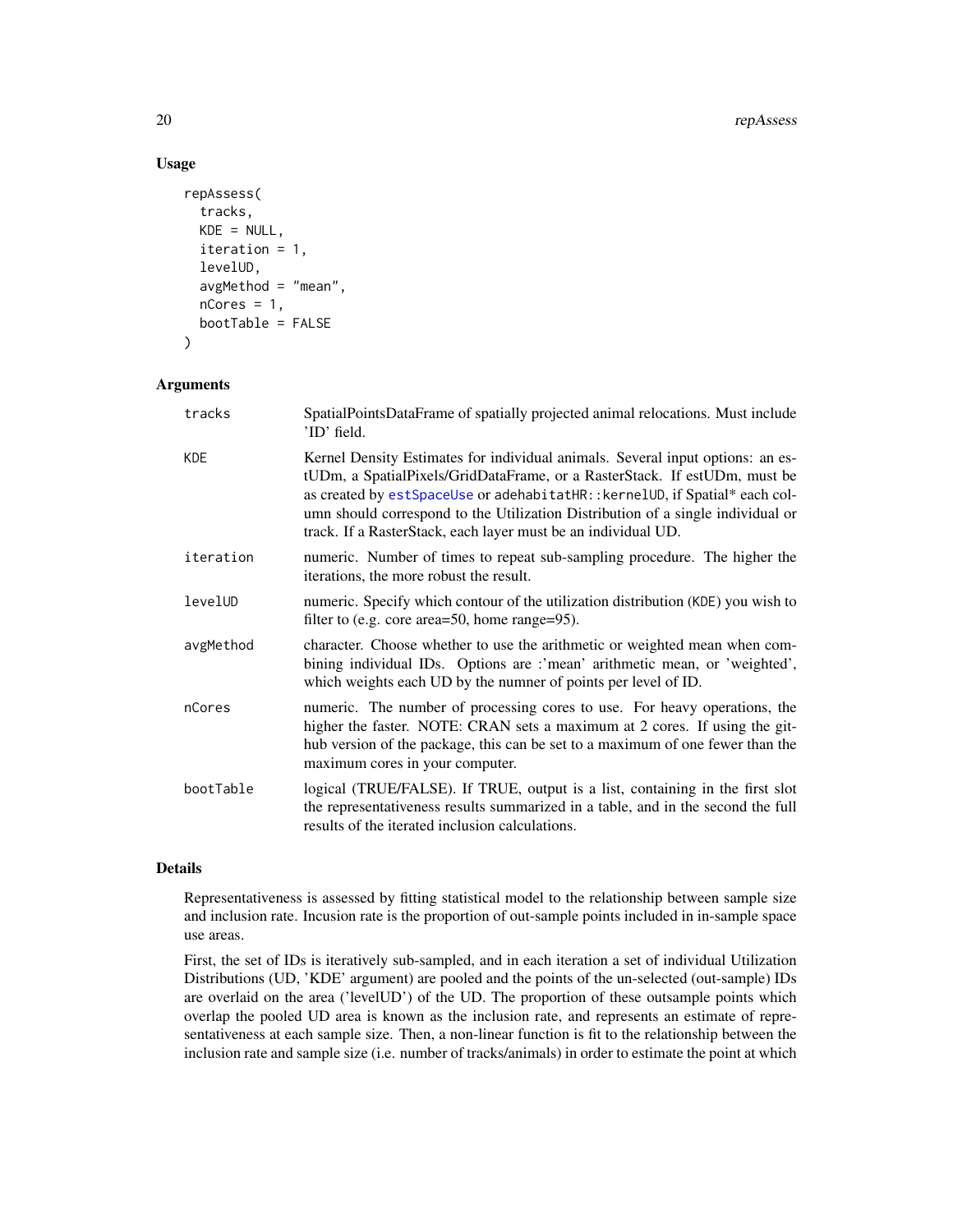#### <span id="page-20-0"></span>repAssess 21

the relationship reaches an asymptote (i.e. no more information added per new track). repAssess then estimates the representativeness of the sample by dividing the inclusion rate estimated at the maximum sample size minus 3 (for samples where  $n < 20$ ), 2 (for samples  $< 50$ ) or 1 (for sample >100) by this asymptote. The maximum sample size appearing in the plot will be different than the true 'n' of the dataset in order to account for the possible number of combinations of individuals, thereby ensuring a robust result. The maximum sample size reflects the number of KDEs, so if any ID has fewer than 5 points, this ID is omitted from the analysis. Finally, using this relationship, minimum representative sample sizes (70

[repAssess](#page-18-1) accepts UDs calculated outside of track2KBA, if they have been converted to class RasterStack or SpatialPixelsDataFrame. However, one must make sure that the cell values represent continuous probability densities (i.e. values >=0 which integrate to 1 over the raster) and not not discrete probability masses (i.e. values  $>=0$  which sum to 1), nor home range quantiles (i.e. 0-1, or 0-100 representing

When setting avgMethod care must be taken. If the number of points differ greatly among individuals and the UDs are calculated as classic KDEs (e.g. from [estSpaceUse](#page-2-1)) then the weighted mean is likely the optimal way to pool individual UDs. However, if any other method (for example AKDE, auto-correlated KDE) was used to estimate UDs, then the arithmetic mean is the safer option.

NOTE: this function does not work with fewer than 4 IDs (tracks or individual animals).

#### Value

if bootTable=FALSE (the default) A single-row data.frame is returned, with columns '*SampleSize*' signifying the sample size (i.e., number of KDEs)'*out*' signifying the percent representativeness of the sample,'*type*' is the type of asymptote value used to calculate the '*out*' value, and '*asym*' is the asymptote value used. If bootTable=TRUE, a list returned with above dataframe in first slot and full iteration results in second slot.

There are two potential values for '*type*':'asymptote' is the ideal, where the asymptote value is calculated from the parameter estimates of the successful nls model fit. 'inclusion' is used if the nls fails to converge, or if the fit model is flipped and the asymptote value is negative. In these casess, the mean inclusion rate is taken for the largest sample size.'Rep70' signifies the sample size which is ~70 representative, and 'Rep95' signifies the sample size which approahces the asymptote.

```
library(dplyr)
tracks_raw <- track2KBA::boobies
## format data
tracks_formatted <- formatFields(
 dataGroup = tracks_raw,
 fieldID = "track_id",
 fieldLat ="latitude",
 fieldLon ="longitude",
 fieldDate ="date_gmt",
 fieldTime ="time_gmt"
)
## project dataset
tracks_prj <- projectTracks(
 tracks_formatted,
```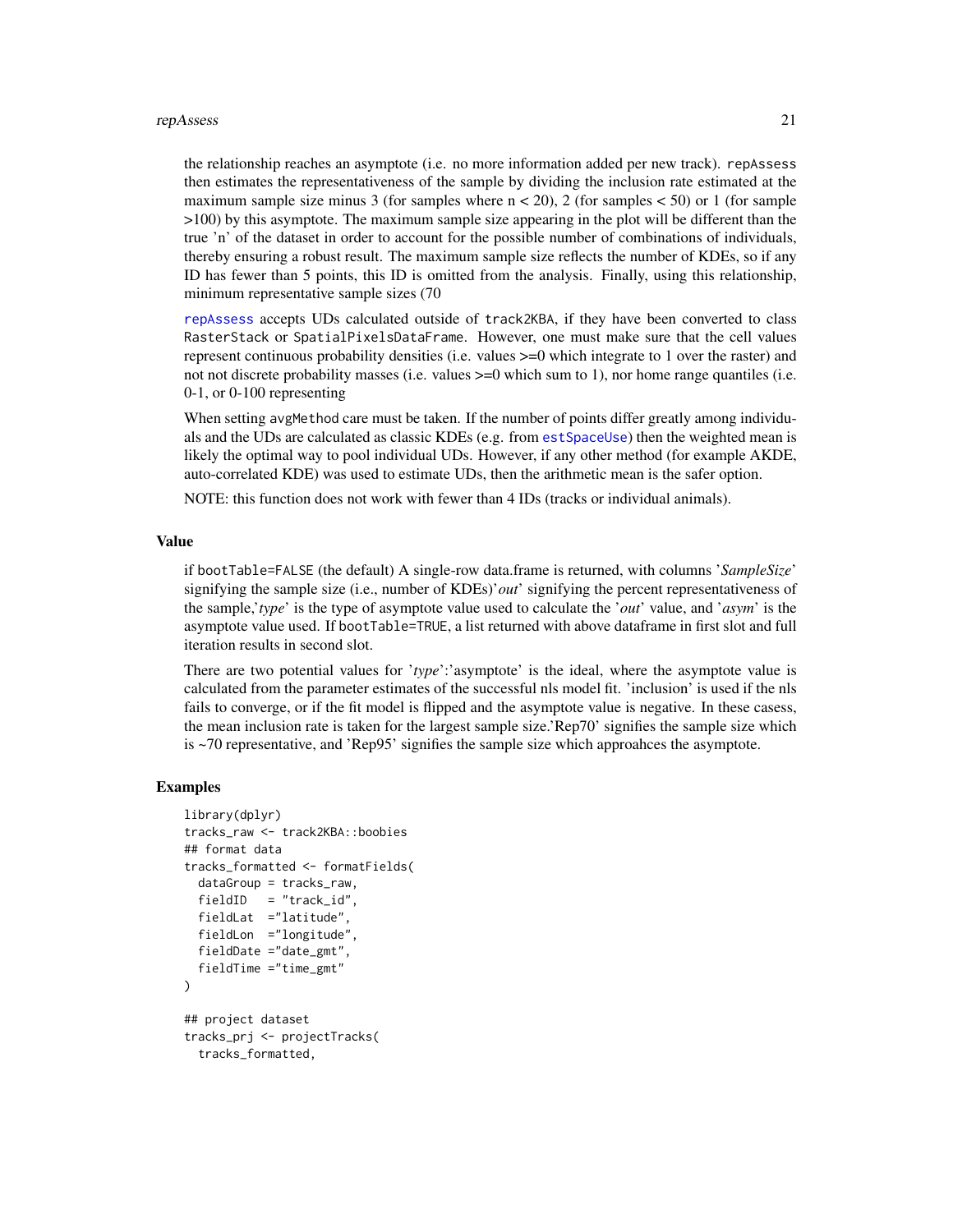```
projType = "azim",
  custom = "TRUE"
)
KDE <- track2KBA::KDE_example
result <- repAssess(tracks_prj, KDE, levelUD = 50, iteration = 1)
```
#### <span id="page-21-1"></span>tripSplit *Split tracking data into trips*

#### Description

tripSplit employs splitSingleID to split data from multiple individuals' into discrete trips made from centrally-located places.

#### Usage

```
tripSplit(
  dataGroup,
 colony,
  innerBuff = NULL,
  returnBuff = NULL,
 duration = NULL,
  gapLimit = NULL,nests = FALSE,
  rmNonTrip = FALSE,
 verbose = TRUE
)
splitSingleID(
 Track,
 colony,
  innerBuffer = 15,
  returnBuff = 45,
 duration = 12,
 gapLimit = gapLimit,nests = FALSE,
  verbose = verbose
)
```
#### Arguments

dataGroup data.frame. Must contain 'Latitude', 'Longitude', 'ID' and 'DateTime' columns (correct format may be assured using [formatFields](#page-8-1) function).

<span id="page-21-0"></span>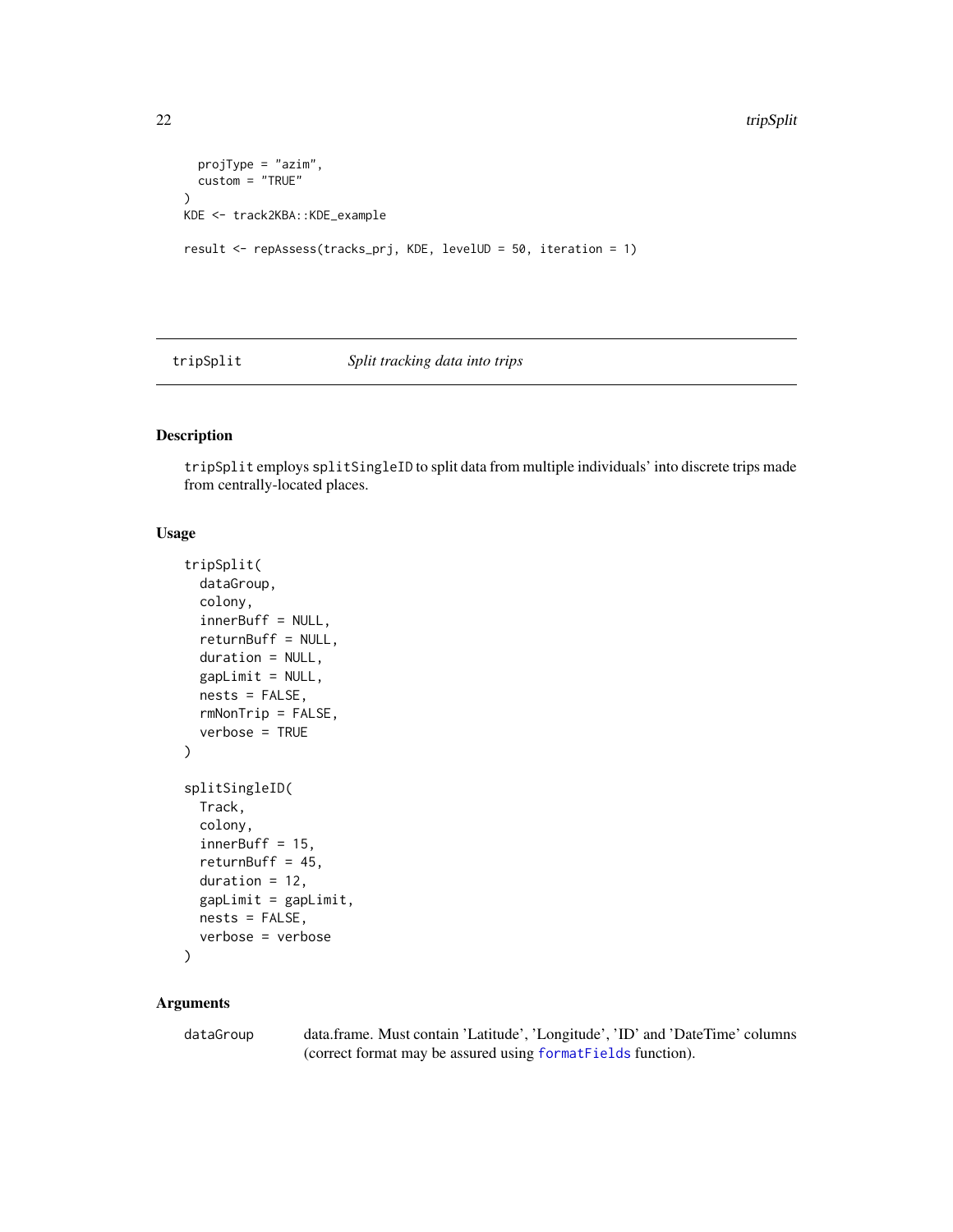<span id="page-22-0"></span>

| colony     | data.frame. Containing 'Latitude' and 'Longitude' fields specifying the central<br>location(s) from which trips begin. If data are from MoveBank this information<br>may be extracted using the move2KBA function. If nests=TRUE, each row should<br>correspond to an appropriate location (Lat/Lon) for each ID value in <i>dataGroup</i> .                                                                                                                                                          |
|------------|-------------------------------------------------------------------------------------------------------------------------------------------------------------------------------------------------------------------------------------------------------------------------------------------------------------------------------------------------------------------------------------------------------------------------------------------------------------------------------------------------------|
| innerBuff  | numeric (in kilometers). Indicate the distance that an animal must travel for the<br>movement to be considered a trip. Note that this is also the metric that deter-<br>mines whether two subsequent trips are split - if your animal records locations ><br>innerBuff (km) from its place of origin and no locations at the place of origin<br>(e.g. for burrow-nesting species) then subsequent trips may be lumped into a<br>single trip. Increase innerBuff to ensure correct splitting of trips. |
| returnBuff | numeric (in kilometers). Indicate the proximity required for a trip to be con-<br>sidered as returning. This is useful for identifying incomplete trips (i.e. where<br>storage/transmission failed during the trip).                                                                                                                                                                                                                                                                                  |
| duration   | numeric (in hours). The period of time that the animals must be at large for the<br>movement to be considered a trip.                                                                                                                                                                                                                                                                                                                                                                                 |
| gapLimit   | numeric (in days). The period of time between points to be considered too large<br>to be a contiguous tracking event. Can be used to ensure that deployments on<br>the same animal in different years do not get combined into extra long trips.<br>Defaults to one year.                                                                                                                                                                                                                             |
| nests      | logical scalar (TRUE/FALSE). Should the central place used in trip-splitting be<br>specific to each ID? If so, each place must be matched with an 'ID' value in both<br>dataGroup and colony objects.                                                                                                                                                                                                                                                                                                 |
| rmNonTrip  | logical scalar (TRUE/FALSE). Should periods not associated with trips be fil-<br>tered out? Note that this does not filter out the trip start and end points which<br>fall within innerBuff. Defaults to FALSE.                                                                                                                                                                                                                                                                                       |
| verbose    | logical scalar (TRUE/FALSE). Should the function print messages when trips<br>start outside the innerBuffer or doesn't return to the 'colony'? Default is TRUE.<br>tripSummary. Default is TRUE.                                                                                                                                                                                                                                                                                                      |
| Track      | dataFrame.                                                                                                                                                                                                                                                                                                                                                                                                                                                                                            |

#### Details

This function splits central place foraging animal movement data into individual trips away from a central location based on distance and time.

nests=TRUE may be used if it is desired, for example, to use specific nest locations instead of one central location for all individuals/dataGroup.

#### Value

Returns an un-projected (WGS84) SpatialPointsDataFrame, with the field 'tripID' added to identify each unique trip-ID combination. If rmNonTrip=TRUE, then output has been filtered of points deemed not associated with trip movements.

#### See Also

tripSummary, mapTrips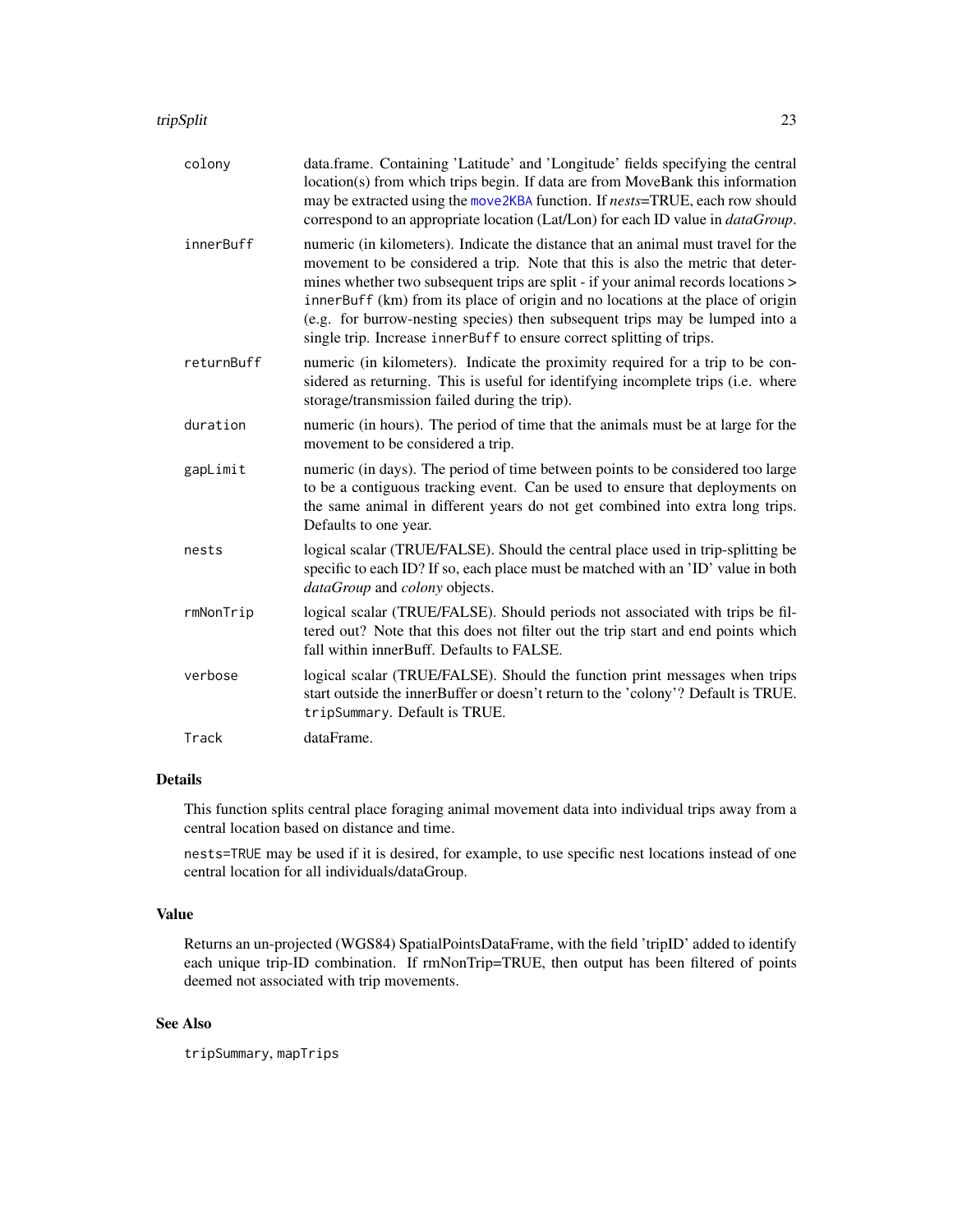#### Examples

```
## make some play data
dataGroup \leq data.frame(Longitude = rep(c(1:10, 10:1), 2),
                         Latitude = rep(c(1:10, 10:1), 2),
                         ID = c(rep("A", 20), rep("B", 20)),DateTime = as.character(
                         lubridate::ymd_hms("2021-01-01 00:00:00") +
                         lubridate::hours(0:19))
)
colony <- data.frame(
Longitude = dataGroup$Longitude[1], Latitude = dataGroup$Latitude[1]
\lambda## split tracks into trips
Trips <- tripSplit(dataGroup,
                    colony=colony,
                    innerBuff=2,
                    returnBuff=20,
                    duration=1,
                    nests = FALSE,
                    rmNonTrip = TRUE
\overline{\phantom{a}}
```
<span id="page-23-1"></span>tripSummary *Summary of trip movements*

#### Description

tripSummary provides a simple summary of foraging trip distances, durations, and directions performed by central place foraging animals.

#### Usage

tripSummary(trips, colony = NULL, nests = FALSE, extraDist = FALSE)

#### Arguments

| trips     | SpatialPointsDataFrame, as produced by tripSplit.                                                                                                                                                                                                             |
|-----------|---------------------------------------------------------------------------------------------------------------------------------------------------------------------------------------------------------------------------------------------------------------|
| colony    | data.frame with 'Latitude' and 'Longitude' columns specifying the locations of<br>the central place (e.g. breeding colony). If nests=TRUE, colony should have a<br>third column, 'ID' with corresponding character values in the 'ID' field in <i>trips</i> . |
| nests     | logical scalar (TRUE/FALSE). Were central place (e.g. deployment) locations<br>used in tripSplit specific to each unique 'ID'? If so, each place must be<br>matched with an 'ID' value in both trips and colony objects.                                      |
| extraDist | logical scalar (TRUE/FALSE). If TRUE, the distance between the first and last<br>points of each trip and the colony will be added to the 'total_dist' (total distance<br>travelled) for each trip.                                                            |

<span id="page-23-0"></span>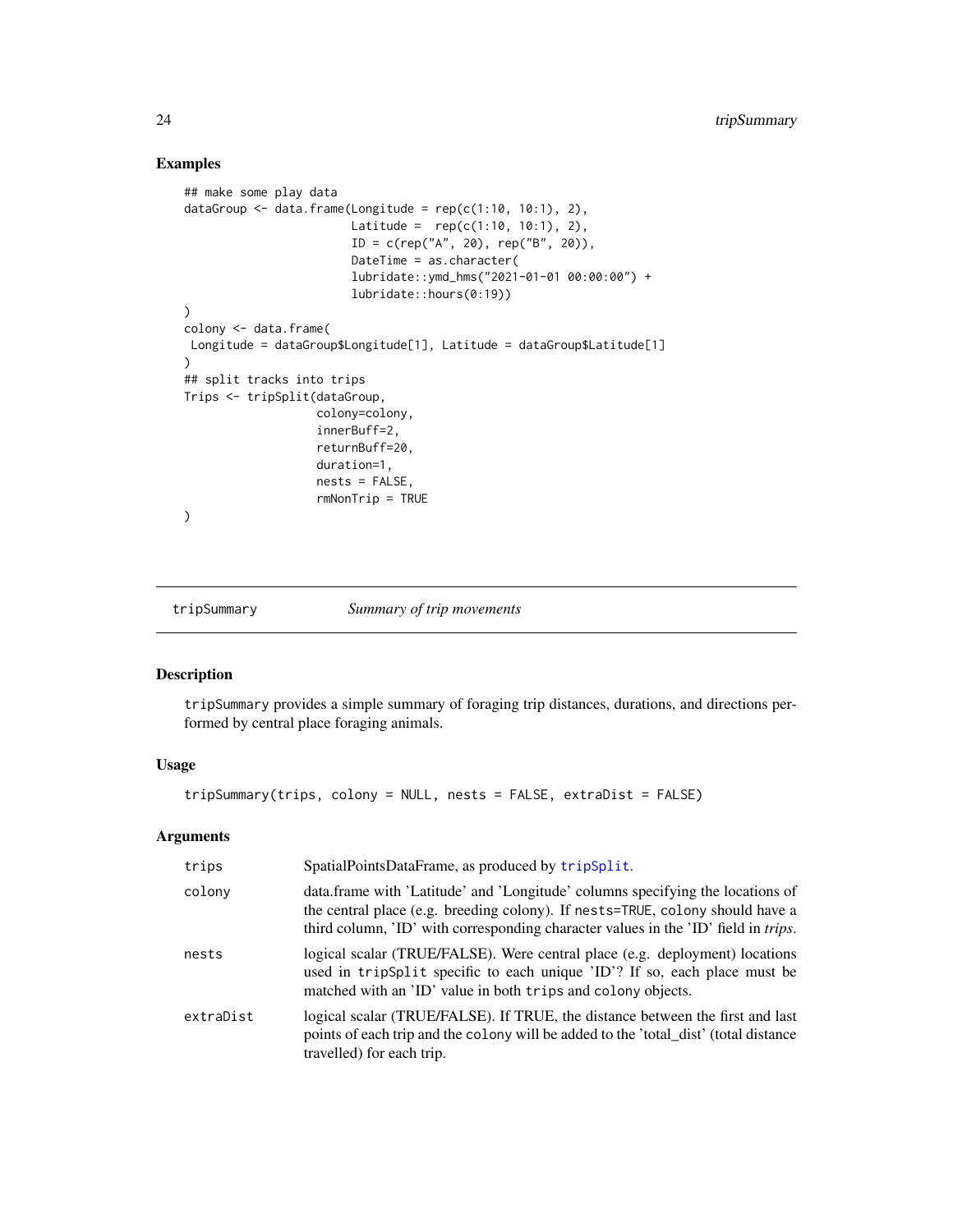#### <span id="page-24-0"></span>tripSummary 25

#### Details

*nests*=T may be used if it is desired, for example, to use specific nest locations instead of one central location for all individuals/tracks.

#### Value

Returns a tibble data.frame grouped by ID. Trip characteristics included are trip duration (in hours), maximum distance and cumulative distance travelled (in kilometers), direction (in degrees, measured from origin to furthest point of track), start and end times as well as a unique trip identifier ('tripID') for each trip performed by each individual in the data set. Distances are calculated on a great circle.

If the beginning of a track is starts out on a trip which is followed by only one point within *InnerBuff*, this is considered an 'incomplete' trip and will have an NA for duration. If an animal leaves on a trip but does not return within the *ReturnBuff* this will be also classified an 'incomplete trip'.

#### See Also

#### [tripSplit](#page-21-1)

```
## make some play data
dataGroup \leq data.frame(Longitude = rep(c(1:10, 10:1), 2),
               Latitude = rep(c(1:10, 10:1), 2),
               ID = c(rep("A", 20), rep("B", 20)),DateTime = as.character(
               lubridate::ymd_hms("2021-01-01 00:00:00") +
               lubridate::hours(0:19))
)
colony <- data.frame(
Longitude = dataGroup$Longitude[1], Latitude = dataGroup$Latitude[1]
\lambda## split tracks into trips
trips <- tripSplit(dataGroup, colony=colony,
                innerBuff = 1,
                returnBuff = 1,
                duration = 0.5,
                rmNonTrip = FALSE
)
## summarise trip characteristics
sumTrips <- tripSummary(trips, colony)
```